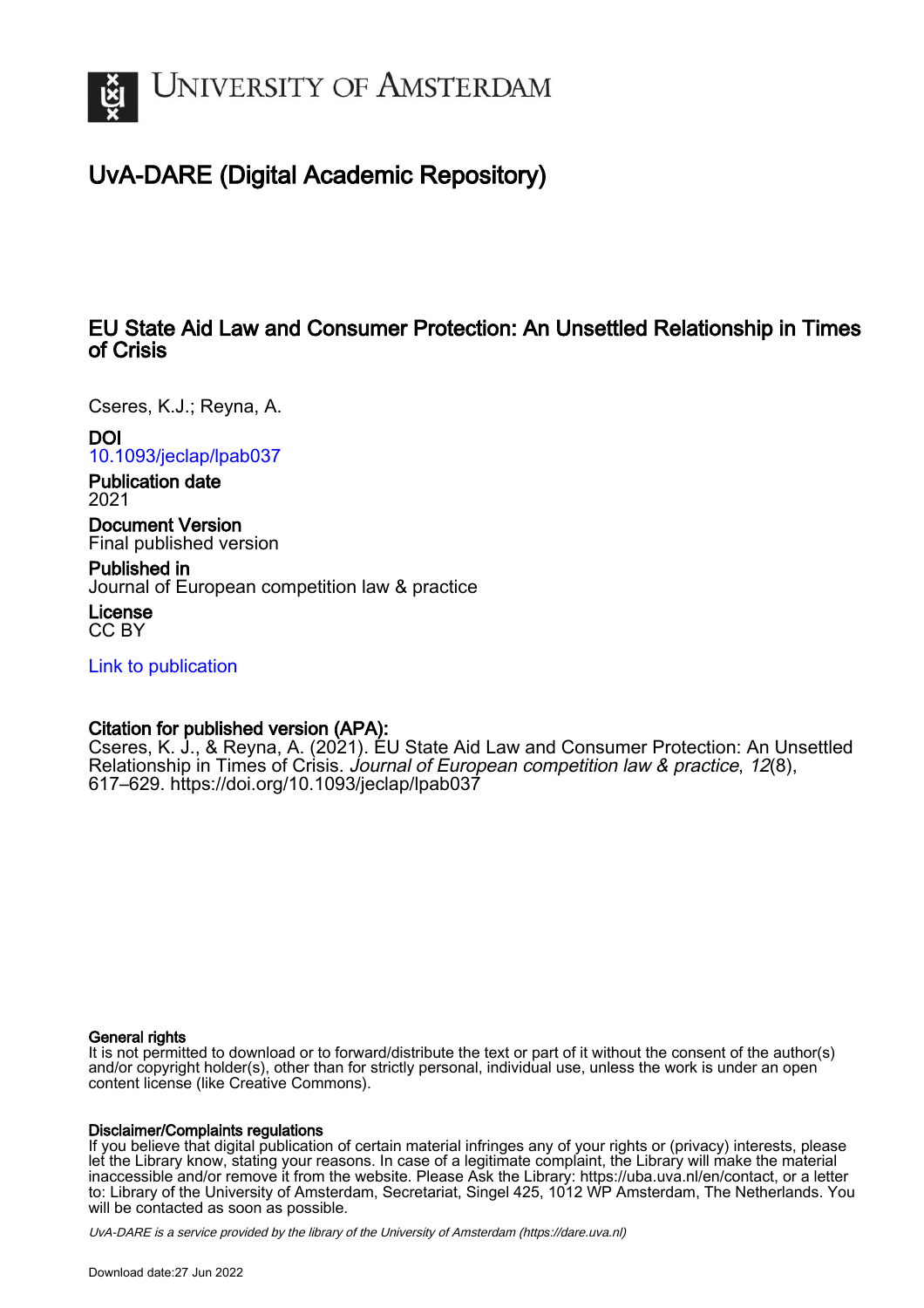# **Article**

# EU State Aid Law and Consumer Protection: An Unsettled Relationship in Times of Crisis

Katalin J. Cseres<sup>\*</sup> and Agustin Reyna<sup>\*\*</sup>

# **I. Introduction**

As a result of the global lockdown, countries around the world are now facing multiple crises at the same time: a health crisis, a financial crisis, and a collapse in commodity prices, which all interact in complex ways. As a reaction, governments and policymakers are providing unparalleled support to firms, financial markets, and households. In order to coordinate the economic response of the Member States and to mitigate the negative repercussions on the EU economy, the European Commission has adopted a Temporary Framework, which enables Member States to use the full flexibility foreseen under EU state aid rules to support the economy in the context of the COVID-19 outbreak.

The measures governments have taken to contain the virus have been first and foremost focused on remedying the supply side of their economies and help undertakings overcome the repercussion of the crisis. At the same time, on the demand side, consumers have seen retail choices limited with hundreds of thousands of shops being required to close their doors and the increased dependency from online commerce to access essential goods, a situation that has exposed consumers to a floodgate of unfair, misleading, or abusive business practices.

However, besides these practices more indirect forms of consumer harm is taking place as a result of some of the State aid measures that the EU Member States' governments have implemented in support of their national economies. For example, in the context of air transportation, airlines have received substantial support in the form of State aid while national governments also tolerated the breach of the EU passengers' rights legislation. This

## **Key Points**

- The current flexibility offered in the State Aid law Temporary Framework has been used by some Member States' governments to support undertakings, while, at the same time, governments have also tolerated breaches of consumer protection rules, as it was the case of airlines.
- Such practices harm consumers and lead to double burden for consumers: once as purchasers of services and second, as taxpayers financing the state aid measures.
- The article assesses how state aid law and consumer protection rules interact in EU law and what lessons these interactions can provide for managing the current economic crisis in a way that takes equal account of consumer interests as required by the horizontal consumer protection clauses of the TFEU.
- By conducting two case studies (air transport and energy), the article offers an explanation how the coordination and enforcement of these two policies and legal fields can be managed in the current crisis but also beyond.

situation leads to double burden for consumers: once as consumers and purchasers of travel or transport services and second, as taxpayers financing the state aid measures.

Such practices are at odds with EU law. First, they contradict the EU's obligation under its cross-sectional clause (Article 12 together with Article 169 TFEU and Article 38 of the EU Charter of Fundamental Rights) to implement consumer protection across and in other EU policies. This normative precedent requires some form of integration of consumer protection in the whole body of EU law and policy including the Treaty's state aid provisions.

<sup>\*</sup> K.J. Cseres is associate professor of Law, Amsterdam Centre for European Law and Governance, Amsterdam Center or Law & Economics, University of Amsterdam, e-mail: k.j.cseres@uva.nl.

<sup>\*\*</sup> A. Reyna is director, Legal and Economic Affairs at BEUC, The European Consumer Organisation, e-mail: agustin.reyna@beuc.eu, views expressed are the authors' own.

<sup>©</sup> The Author(s) 2020. Published by Oxford University Press.

This is an Open Access article distributed under the terms of the Creative Commons Attribution License [\(http://creativecommons.org/licenses/by/4.0/\)](http://creativecommons.org/licenses/by/4.0/), which permits unrestricted reuse, distribution, and reproduction in any medium, provided the original work is properly cited.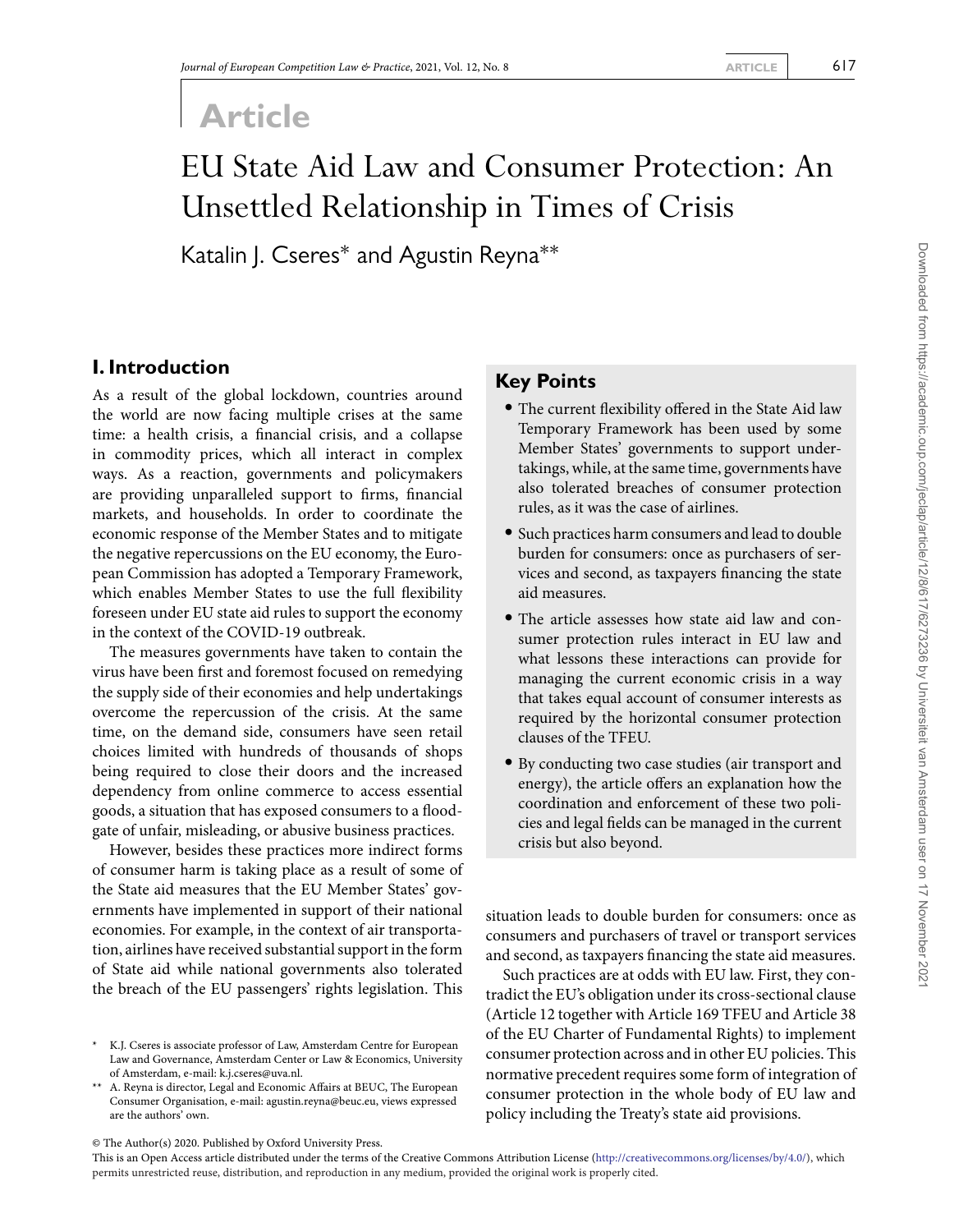Second, EU State aid law and EU consumer law are both deeply embedded in the internal market rules. The well-functioning and strengthening of the internal market is the common goal of both EU state aid law (i.e., preventing distortion of competition resulting from subsidies) and of EU consumer law (i.e., reducing barriers to intra-EU trade stemming from different levels of consumer protection). In particular, with regard to the provision of services of general economic interest (SGEI) as a core area of EU internal market law the close, but under-researched connection between state aid law and consumer protection becomes visible as this article will demonstrate. Hence, State aid law does not operate in vacuum, but is interconnected with horizontal EU policies that touch upon a broad variety of goals other than competition in the internal market. Accordingly, the implementation of state aid measures needs to incorporate the balancing of several policy goals such as consumer protection, environmental protection, or regional and sustainable development.

Third, by protecting competition against distortive state aid measures and preventing the misallocation of resources, the enforcement of state aid law not only prevents the support of undertakings who would not be rewarded by the market but also brings long-term and indirect benefits for consumers. However, consumer harm and benefits need to be analysed in EU State aid law through the analytical lens of the consumer-taxpayer welfare standard, that considers consumers also in their capacity as taxpayers and thus as the financing source of state aid.

Against this background, the main question this article aims to answer is how state aid law and consumer protection rules interact in EU law and what lessons these interactions provide for managing the current economic crisis in a coordinated and balanced way. While the interaction between consumer law and competition law has been subject to various legal and economic inquiries in the past, $<sup>1</sup>$  $<sup>1</sup>$  $<sup>1</sup>$  the relationship between state aid rules and</sup> consumer protection has not been studied so far. This

<span id="page-2-0"></span>1 KJ Cseres, *Consumer Protection and Competition Law,* (Kluwer International 2005)Oles Andriychuk, 'Can We Protect Competition Without Protecting Consumers?' (2010) Competition Law Review 77–88; Pinar Akman, 'Consumer' versus 'Customer': The Devil in the Detail' (2010) Journal of Law and Society, 37: 315–344; Pinar Akman, 'Consumer welfare and Article 82 EC: Practice and rhetoric' (2009) 32World Comp. 71–90. KJ Cseres, 'The Controversies of the Consumer Welfare Standard', (2007) 3 Competition Law Review 121–173.; Philip Marsden and Peter Whelan, '*Consumer Detriment* and its Application in EC and UK Competition Law' (2006) ECLR 569; Alison Jones and Albertina Albors-Llorens, 'The Images of the 'Consumer' in EU Competition Law', in Dorota Leczykiewicz and Stephen Weatherill (eds), *The Image(s) of the 'Consumer' in EU Law: Legislation, Free Movement and Competition Law*, (Hart Publishing 2016) 43–92; Angus MacCullogh, 'The Consumer and Competition' in Geraint Howells, Ian Ramsay and Thomas Wilhelmsson

article fills this gap, by making three original contributions. First, the article sets out the EU law framework that structures the analysis of how state aid rules and consumer protection interact analysing the goals of these two legal areas. Second, by presenting two case studies (energy and air transport) it explains the constituents of the interaction between these two legal fields and offers an illustration why these intersections should be analysed indepth. Third, the article offers policy recommendations that can be applied not only in the current crisis but also beyond, on the coordination and enforcement of these two policies and legal fields.

# **II. Goals of EU state aid law and consumer law**

EU State aid law forms part of the EU's competition law system as well as of the EU's economic constitution, a concept anchored in the EU's foundational Treaties. EU state aid law shares the constitutional value of competition and free trade that have been the cornerstones of the European integration project: the EU's 'microeconomic constitution.<sup>[2](#page-2-1)</sup> The link between state aid rules and competition rules has been confirmed by the EU Courts stating that State aid law provisions and competition rules of the Treaty pursue the same objective: undistorted competi-tion in the internal market.<sup>[3](#page-2-2)</sup> State aid law is mainly concerned with preventing negative market outcomes that are the result of state subsidies, which reduce economic welfare by weakening the incentives for firms to improve their efficiency and by enabling the less efficient to survive or even expand at the expense of more efficient undertakings. EU state aid law has the aim to prevent the resulting distortions of trade and also bar other sources of inefficiency such as costly subsidy races.

However, there are significant conceptual differences between the way the EU state aid rules safeguard the competitive process and Articles 101–106 TFEU, which focus on maintaining rivalry among undertakings. Articles 101–106 and merger control relate to the behaviour of undertakings, while EU State aid law regulates competition among Member States. EU State aid provisions

<sup>(</sup>eds), *Handbook of Research on International Consumer Law. Cheltenham*, (Edward Elgar 2010), 77–106.

<span id="page-2-1"></span><sup>2</sup> Kaarlo Tuori and Klaus Tuori, *The Eurozone Crisis: A Constitutional Analysis* (Cambridge University Press 2014), 231ff; Francesco De Cecco, *State aid and the European Economic Constitution* (Hart Publishing 2012).

<span id="page-2-2"></span><sup>3</sup> C-225/91, *Matra v Commission,* EU:C:1993:239, para. 42; Case T-49/93, *Societe Internationale de Diffusion et d'Edition (SIDE) v Commission of the European Communities,* EU:T:1995:166, para. 72; Case T-156/98, *RJB Mining v Commission*, EU:T:2001:29, para. 113.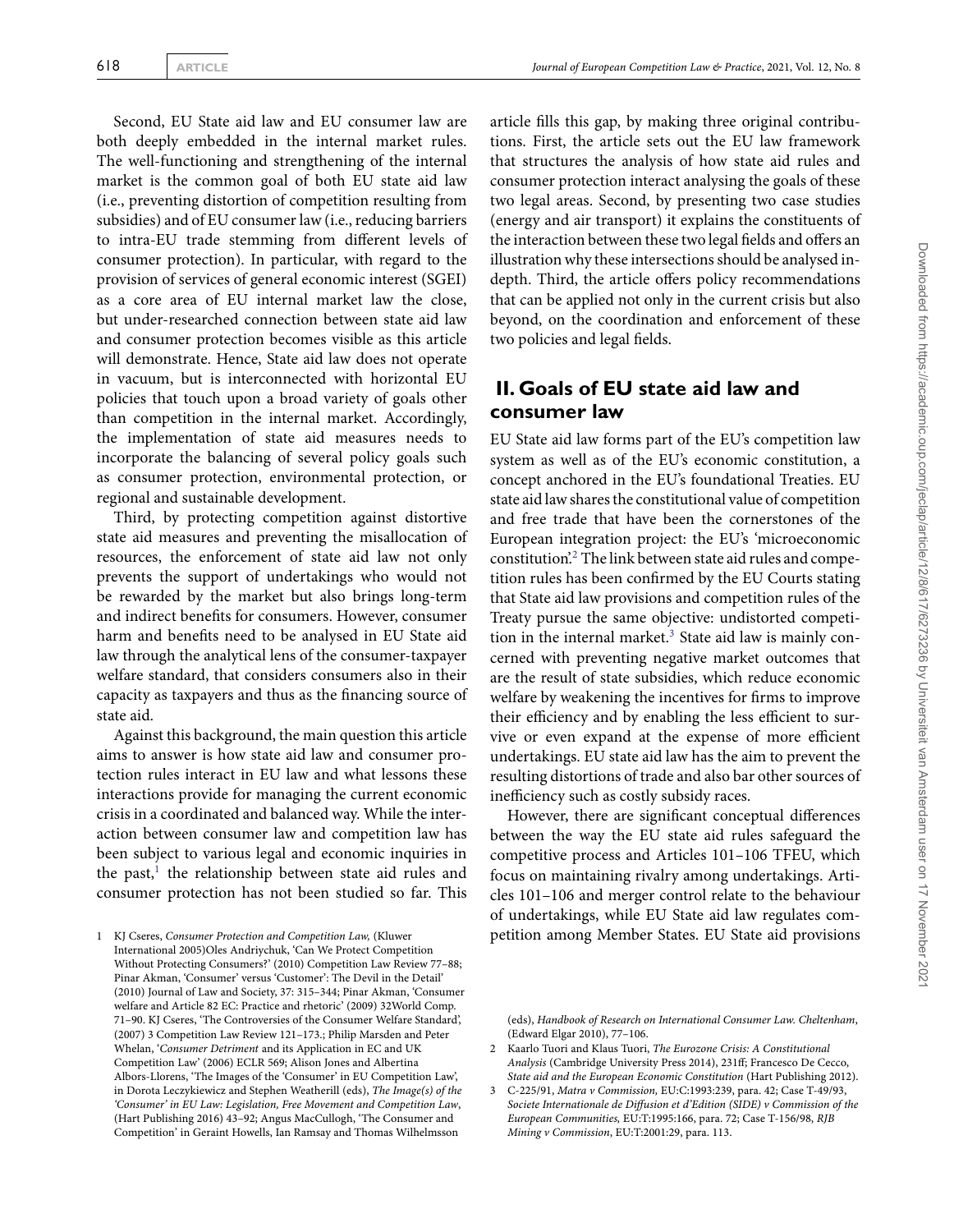complement Articles 101–102 TFEU by preventing distortions to the competitive process that are the consequence of public interventions rather than the conduct of private undertakings. EU State aid law is, thus, based on a particular model of competition, $4$  where normative and non-economic aspects such as fairness, equity, and equality are also of key importance. The distribution of living conditions in different regions of a country or in different EU Member States could, for example, be intolerable for normative reasons such as territorial cohesion. Besides efficiency considerations, these normative considerations of distributional justice play essential role in state aid control.<sup>[5](#page-3-1)</sup>

Hence, despite the fact that the State aid rules' aim of preventing the distortion of competition in the internal market corresponds to the aim pursued by Articles 101 and  $102$  TFEU, $^6$  $^6$  the concept of competition and distortion of the competitive process is a 'more layered' legal construction than in the area of Articles 101 and 102 TFEU.[7](#page-3-3) These layers are well illustrated when two specific concepts in state aid law are analysed: the interpretation of distortion of competition and, second, the role of consumer welfare. We now turn to these two concepts.

## A. EU State aid law and distortion of competition in the Internal Market

EU State aid law is closely connected to internal market law by supporting its creation and well-functioning.<sup>[8](#page-3-4)</sup> Its rational originates from the core principles of the internal market.<sup>[9](#page-3-5)</sup> Hence, the focus of the State aid rules is to prevent distortion of competition in the internal market as well as to preclude inefficient subsidy races among Member States. State aid control mainly concerns macro-economic competition between Member States<sup>[10](#page-3-6)</sup> even when specific consideration is given to the impact of the

- <span id="page-3-4"></span>8 Francesco De Cecco 'Competition in EC State Aid law' (n 6)*;* Juan Jorge Piernas López, *The Concept of State Aid Under EU Law: From Internal Market to Competition and Beyond* (Oxford University Press 2015).
- <span id="page-3-5"></span>9 Andrea Biondi, 'Rationale of State Aid Control: A Return to Orthodoxy in *Cambridge Yearbook European Legal Studies, 12,* 35–52.
- <span id="page-3-6"></span>10 Jose Luis Buendia Sierra and Ben Smulders, 'The Limited Role of the "Refined Economic Approach" 'in Achieving the Objectives of State Aid

aid on competition between the beneficiary of the aid and its rivals. Its goal is to preclude the misallocation of resources and to preclude public intervention, which does not correspond to the rationality of the 'marketplace' and which would not take place under 'normal market conditions'. Under the State aid rules an anticompetitive behaviour means some form of public intervention that increases the economic strength of the recipient of State aid. Accordingly, distortion of competition is closely linked to the concept of 'level playing field', i.e., that all market actors compete on equal terms. Therefore, State intervention should be directed at improving the efficient functioning of markets by correcting such market failures when competition is unlikely to produce efficient outcomes.<sup>[11](#page-3-7)</sup> Nevertheless, as explained above, state subsidies can also be justified on the basis of nonefficiency arguments. For example, the second and third paragraphs of Article 107 TFEU include normative reasons to grant aid that are based on values of allocative distribution and contain strong distributive elements.<sup>[12](#page-3-8)</sup> This political objective refers to both the economic situation in different Member States and the differences concerning the standard of living among regions within a single Member State. Consequently, State aid control is aimed at the best allocation of resources within single Member States and, indirectly, to serve the political goal of economic integration and Europe-wide welfare.<sup>[13](#page-3-9)</sup>

Even though the EU's State aid rules do not bar Member States from introducing subsidies or other forms of public assistance to undertakings, its centralised control system does prevent Member States from providing aid unilaterally. As signified by Executive Vice-President Vestager and in a recent Editorial of this journal, $14$  it can be problematic when there are significant differences between EU countries regarding the aid provided by Member States to beneficiaries.<sup>[15](#page-3-11)</sup> The close

Control: Time for Some Realism' in *EC State Aid Law: Liber Amicorum Francisco Santaolalla* (Kluwer Law International 2008) 18.

- <span id="page-3-7"></span>11 Hans W. Friederiszick, Lars Hendrik Röller and Vincent Verouden, 'European State Aid Control: An Economic Framework' in Paulo Buccirossi (ed.), *Handbook of Antitrust Economics* (MIT Press 2007), p. 644.
- <span id="page-3-8"></span>12 Exemptions on the basis of the General Block Exemption Regulation (GBER) or Article 106 (2) TFEU can similarly be based on non-economic interests.
- <span id="page-3-9"></span>13 Justus Haucap and Ulrich Schwalbe 'Economic Principles of State Aid Control' (2011) DICE Discussion Paper, No. 17, p. 15. Massimo Merola, 'The Forces Shaping State Aid Control in the EU' in Luca Rubini and Jennifer Hawkins (eds.), *What Shapes the Law?: Reflections on the History, Law, Politics and Economics of International and European Subsidy Disciplines* (Cambridge University Press 2016), p. 102.
- <span id="page-3-10"></span>14 Alfonso Lamadrid de Pablo and Jose Luis Buendía, 'A Moment of Truth for the EU: A Proposal for a State Aid Solidarity Fund', (2020) 11 *Journal of European Competition Law & Practice*, 1–2.
- <span id="page-3-11"></span>15 In the context of the COVID-19 crisis, this is the case with regard to Germany that alone accounts for half of the approved aid; Suddeutsche

<span id="page-3-0"></span><sup>4</sup> Francesco De Cecco 'Member State Interests in EU State Aid Law and Policy' in Márton Varjú (ed.), *Between Compliance and Particularism Member State Interests and European Union Law* (Springer 2019), p. 131.

<span id="page-3-1"></span><sup>5</sup> Justus Haucap and Ulrich Schwalbe 'Economic Principles of State Aid Control'DICE Discussion Paper, April, 2011, p. 14.

<span id="page-3-2"></span><sup>6</sup> Former Article 3 (1) g EC Treaty, now Protocol No. 27. Court has confirmed this see: Case C-225/91, *Matra v Commission,* EU:C:1993:239, para. 42; Case T-49/93, *Societe Internationale de Diffusion et d'Edition (SIDE) v Commission of the European Communities,* EU:T:1995:166 para. 72; Case T-156/98, *RJB Mining v Commission,* EU:T:2001:29, para. 113.

<span id="page-3-3"></span><sup>7</sup> Case C-234/89, *Delimitis v Henninger Briu*, EU:C:1991:91, Recent application of Delimitis: Case T-328/03, *O2 (Germany) GmbH & Co. v Commission,* EU:T:2006:116; Francesco De Cecco, 'Competition in EC State Aid law' (n 6) 121.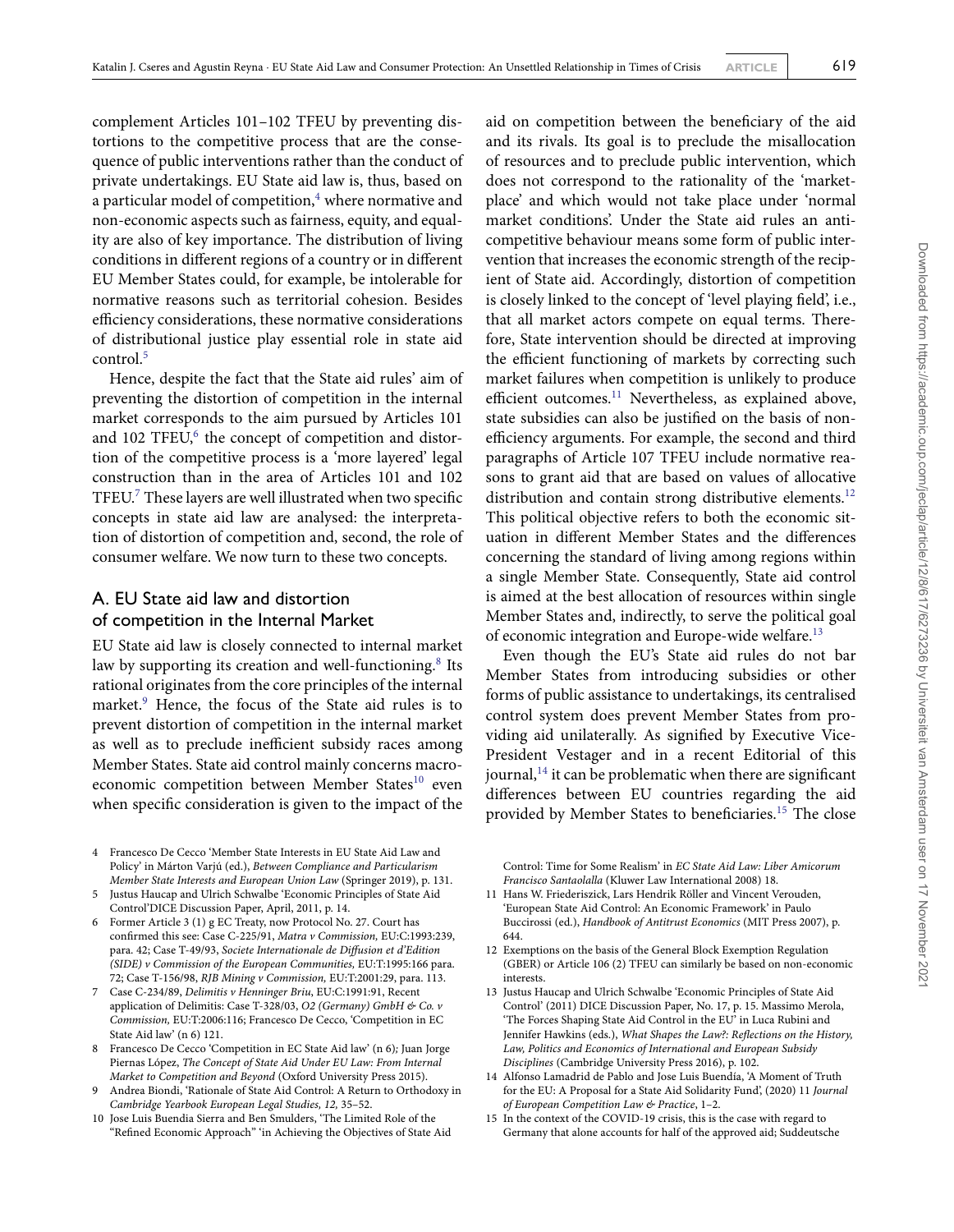connection between EU State aid law and internal market law has especially been manifested in the process of liberalisation and deregulation in sectors like energy or telecommunications. As the internal market legislation removed the possibility of state support by regulatory means, the provision of subsidies became the main tool available to governments. These developments made it clear that the internal market would require the effective control of State aid.[16](#page-4-0) At the same time, the protection of users and consumers interest has also emerged in State aid control as it is analysed in the next section.

#### B. Promoting consumers' wellbeing through the consumer-taxpayer standard in state aid law

A crucial difference to other areas of competition policy is that in State aid law total welfare does not only include the sum of producer and consumer surplus but also the costs of state measures to taxpayers.<sup>[17](#page-4-1)</sup> While the goal of EU State aid rules is not directly linked to consumer welfare like other parts of competition law, it nevertheless impacts consumers as both takers of goods and services and as tax-payers. This indirect impact on consumer welfare can be illustrated by the way state measures might lead to productive inefficiency in the sense that goods and services are no longer produced at the lowest cost possible. This is something that can occur at the input stage of the production chain rather than at the output stage resulting in higher prices. $18$  State aid may thus have a negative impact on the incentives to compete and invest, for example, in decarbonising the energy system and thereby contributing to EU's Green Deal objectives. Change in dynamic incentives resulting from State aid to inefficient firms could simultaneously lead to less consumer choice, and potentially to lower quality or higher prices for consumers. This is particularly relevant considering firms' incentives to invest in clean, sustainable energy sources which will have a vast impact in the long term on the environment, consumers' health, and general wellbeing.<sup>[19](#page-4-3)</sup>

Zeitung, 'Vestager sieht Bevorzugung Deutschlands bei Staatshilfen', available at [https://www.sueddeutsche.de/wirtschaft/eu-corona-staatshilfe](https://www.sueddeutsche.de/wirtschaft/eu-corona-staatshilfen-margrethe-vestager-1.4911083) [n-margrethe-vestager-1.4911083.](https://www.sueddeutsche.de/wirtschaft/eu-corona-staatshilfen-margrethe-vestager-1.4911083)

- <span id="page-4-0"></span>16 Hussein Kassim and Bruce Lyons, 'The New Political Economy of EU State Aid Policy' (2013) *Journal of Industry, Competition and Trade* 13, 1–21.
- <span id="page-4-1"></span>17 Hans W. Friederiszick, Lars Hendrik Röller and Vincent Verouden, 'European State Aid Control: An Economic Framework' in Paulo Buccirossi (ed.), *Handbook of Antitrust Economics* (MIT Press 2007), p. 644.
- <span id="page-4-2"></span>18 Berg Ahlborn, 'Can State Aid Control Learn from Antitrust? The Need for a Greater Role for Competition Analysis under the State Aid Rules' (n 15) 48.
- <span id="page-4-3"></span>19 The relevance of other (social) EU policies has considerably increased with the modernisation of EU State aid law, that took place in 2005 (SAAP) and in 2012 (SAM) These modernisation programmes were,

It has been argued that State aids should be judged against a welfare standard, which not only measures the effect on rivals but also incorporates effects on domestic and foreign consumers and non-market effects (externalities), as well as taking account of the marginal cost of public funds.[20](#page-4-4) Even though consumers can benefit from extended output and lower prices as a result of state subsidies, there are also the undesirable side effects of state measures that could ultimately harm consumers. State aid measures have to be financed by public funding. When consumers are also considered in their capacity as taxpayers and thus the financing source of state aid then the ultimate effect on consumers may be negative.

Accordingly, as suggested by Friederiszick, Röller, and Verouden, the consumer–taxpayer welfare standard should be a crucial analytical lens to scrutinise State aid and in order to establish whether state aid benefit consumers when they are also considered in their capacity as taxpayers. $^{21}$  $^{21}$  $^{21}$  Therefore, adopting the broader consumer–taxpayer welfare test for EU State aid control is more appropriate than applying the consumer welfare standard conceived in other areas of competition law such as Articles 101 and 102 TFEU. This approach is justified by the fact that of State aid serves to optimise production and stimulate innovation rather than subsidise inefficient beneficiaries, it is likely that consumers will enjoy more sustainable benefits in the long-run. Thus, in this situation the lens of the consumer/taxpayer standard helps to ensure exactly that, on one hand, consumers benefit from product optimisation in terms of innovative products and choice and, on the other hand, that taxpayers' resources are well allocated as it helps to support efficient beneficiaries. State aid can be used to support beneficiaries who are willing to invest in steering their different production stages towards being more sustainable and efficient. In this way, they can contribute

mostly aimed to make State aid rules and enforcement more economics and effects based, more targeted and to reduce the amount of State aid. At the same time, both programmes have linked the state aid rules to wider political priorities such as environmental protection, social and territorial cohesion. European Commission, 'State aid action plan—Less and better targeted state aid: a roadmap for state aid reform 2005–2009', COM(2005) 107 final; European Commission, 'Communication from the Commission to the European Parliament, the Council, the European Economic and Social Committee and the Committee of the Regions EU—State Aid Modernisation (SAM)', COM(2012) 209 final. The new state aid policy approach also originated from the fact that the economic and global crisis has increased the demand for a greater role of the State to protect the most vulnerable and promote economic recovery. Thus, scare resources had to be spent more efficiently and effectively. M Papp 'State Aid Modernisation: An Opportunity or a Straitjacket?' First draft prepared for the *ECPR Conference in Trento,* 2016.

<span id="page-4-5"></span>21 Ibidem.

<span id="page-4-4"></span><sup>20</sup> H- W. Friederiszick, L-H Röller, V Verouden, European State Aid Control: An Economic Framework in P. Buccirossi (ed.), *Handbook of Antitrust Economics* (2007 MIT Press), p. 644.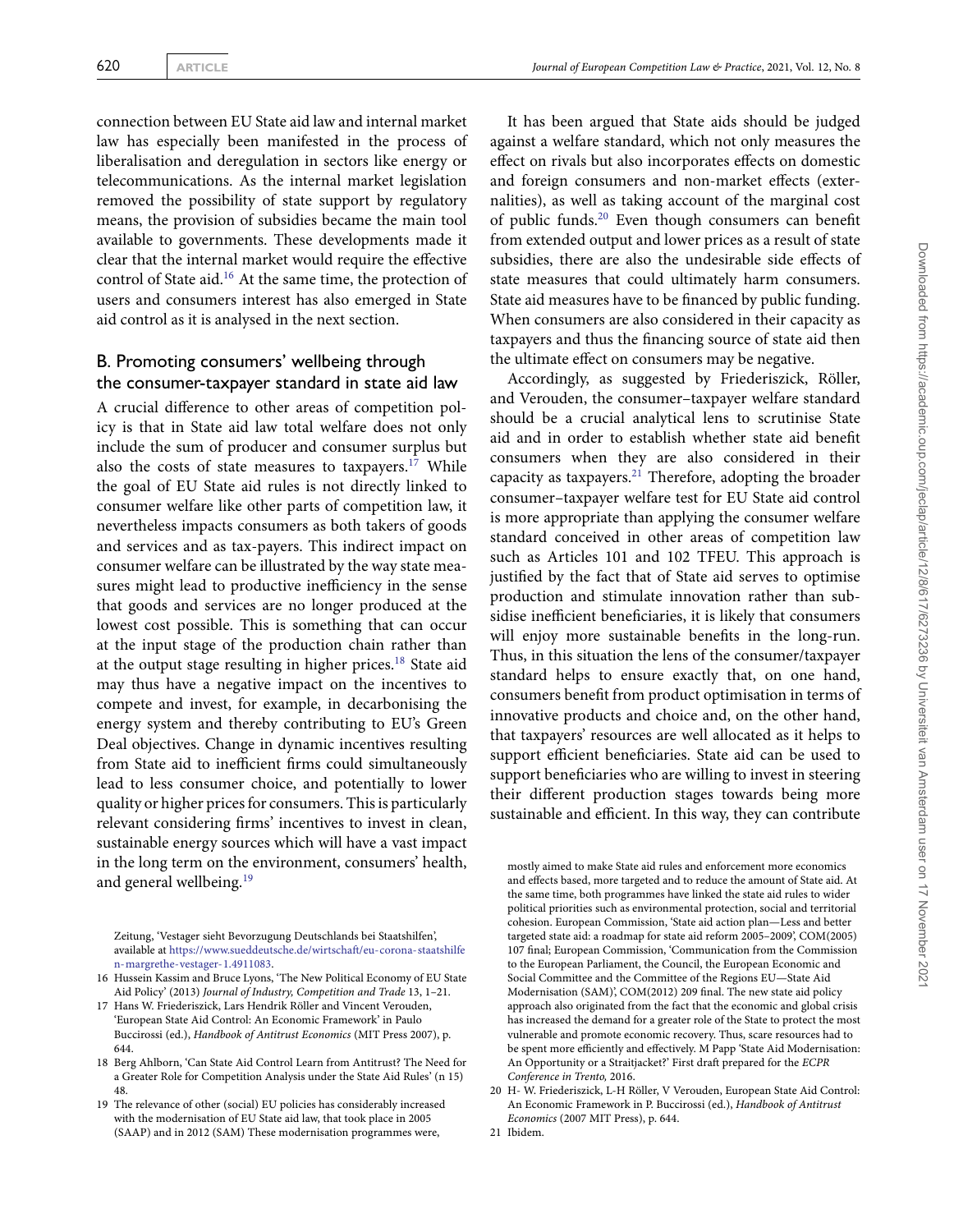to more sustainable consumption patterns and provide consumers with better—more sustainable—products and services.

#### C. The goals of EU consumer law

The internal market lies, likewise, at the heart of EU consumer law.While consumer law in general is seen as a type of 'social' law, its central premise is the protection of the 'weaker party' by regulating the relationship between consumers and traders with the goal of promoting fair and efficient markets for the benefit of consumers. Consumer protection has generally been understood as a wide range of different regulatory tools ranging from information disclosure and transparency requirements to legislation to protect consumers against unfair contract terms and commercial practices. The foundation of consumer law is based on the idea of the consumer lacks bargaining power vis-à-vis traders and can be subject to exploitation and market abuses.[22](#page-5-0) In particular, EU consumer law and policy have been shaped by the rationale of reducing barriers to intra-EU trade and the completion of the Single Market. Consequently, EU consumer law did not develop as an autonomous area of EU law but on the basis of the internal market (Article 114 TFEU).<sup>[23](#page-5-1)</sup>

Accordingly, the role of the consumer goes beyond her individual transactions and is sub-ordered to the public law objectives of market integration.<sup>[24](#page-5-2)</sup> In a similar vein, the normative concept of the consumer (well-informed, reasonable, and circumspect market actor)<sup>[25](#page-5-3)</sup> that emerged in the CJEU's jurisprudence, is also aligned with the aim to complete the internal market and to facilitate the functioning of free movement and competition rules. Likewise, the instrumentalist link between the consumer and the internal market has been particularly

- <span id="page-5-0"></span>22 The various aims of consumer protection law include the following: to ensure consumers are provided with accurate information about the goods and services they choose to purchase, to mandate minimum standards of quality applying to the supply of goods and services, to preclude unfair/misleading market practices, and to prevent the exploitation of vulnerable members of the community. The fundamental goals of consumer law are often organised around five principles:(i) the right to information, (ii) the right to choose, (iii) the right to protection of health and safety, (iv) the right to good bargains, (v) the right to count on business liability, and (vi) the right to be heard (consumer participation).
- <span id="page-5-1"></span>23 Most of the consumer law directives were based on Article 114 TFEU and thus their stated rationale was to combat marketfragmentation. See: Stephen Weatherill, 'After *KECK:* Some Thoughts on How to Clarify the Clarification, (1996) 33 Common Market Law Review 5, pp. 887–908. This situation changed after the Maastricht Treaty as a result of the incorporation of consumer protection as a new legal basis for EU policy making.
- <span id="page-5-2"></span>24 Marija Bartl, 'Internal Market Rationality, Private Law and the Direction of the Union: Resuscitating the Market as the Object of the Political',(2015) 21 European Law Journal, 572–598.
- <span id="page-5-3"></span>25 C-238/89, *Pall Corp*, C-315/92, *Clinique17*, C-470/93, *Mars* and C-373/90, *Procureur de la Republique* v. X.18.

strong in the body of EU law that emerged in the regulation of public services such as energy, telecommunications or postal services. $26$  As public utilities became subject to market liberalisation from the end of the 1990s, the EU adopted a market-oriented approach to deliver public goods and services.[27](#page-5-5) Its strong focus on competition and market access explain the fact that sector specific consumer protection rules developed as a secondary product of the liberalisation process and has only gradually gained more significance.<sup>[28](#page-5-6)</sup>

Both EU state aid law and consumer law share the common to support the functioning of the internal market. Departing from this concluding remark, the next section will explain how consumer interests are taken into account in the application of State aid rules.

#### D. Consumer interests in state aid law

EU State aid law forms part of the EU's competition regime and as such shares with EU consumer law the common goal of safeguarding competitive markets, strengthen the internal market and to provide consumers with access to a range of competitively priced goods and services in markets free of unfair and deceptive practices. Article 107 (2) (a), contains a direct reference to consumers,<sup>[29](#page-5-7)</sup> but no other reference is made in Articles 107 and 108 to consumer interests.[30](#page-5-8) The common link

- <span id="page-5-4"></span>26 As public utilities became integral part of the internal market. The (de)regulation mostly focused on supply side market failures and on creating a competitive market structure by introducing specific regulatory frameworks that complemented existing competition rules and institutions. KJ Cseres, 'The Active Energy Consumer in EU Law' (2018), European Journal of Risk Regulation, 9(2), 227–244; KJ Cseres, 'Postal Consumers in the EU and in Local Markets: From Users of Universal Services to Users of All (Digital) Postal Services How Does EU and National Law Facilitate Consumers in the Digital Postal Market?' (2019) Amsterdam Law School Research Paper No. 2019-39, Amsterdam Centre for European Law and Governance Research Paper No. 2019-02.
- <span id="page-5-5"></span>27 The purpose of liberalising the EU's electricity and gas sector was to ensure that EU consumers receive the full benefitsof market opening in terms of lower domestic bills for electricity and gas through the introduction of competition and the freeing of all electricity and gas consumers to choose their supplier. KJ Cseres, What Has Competition Done for Consumers in Liberalised Markets? (2008), Competition Law Review, Vol. 4, No. 2, pp. 77–121.
- <span id="page-5-6"></span>28 The creation of a single European market for public services has been pursued progressively by opening up national marketsfirst to competition and the liberalisation process focused first and foremost on guaranteeing market access and other policy objectives such as consumer/user protection, innovation, sustainability and climate change were implemented only at a later stage. KJ Cseres, 'Universal Service and Consumer Protection: a paradigm shift in EU law' (2017) *European Competition and Regulatory Law Review, 4,* 1–18.
- <span id="page-5-7"></span>29 Article 107 (2): The following shall be compatible with the internal market: (a) aid having a social character, granted to individual consumers, provided that such aid is granted without discrimination related to the origin of the products concerned.
- <span id="page-5-8"></span>30 Further references can be found in secondary legislation, such as the 2014 General Block Exemption Regulation, the 2014 Rescue and Restructuring Guidelines and Guidelines on State aid for environmental protection and energy 2014–2020.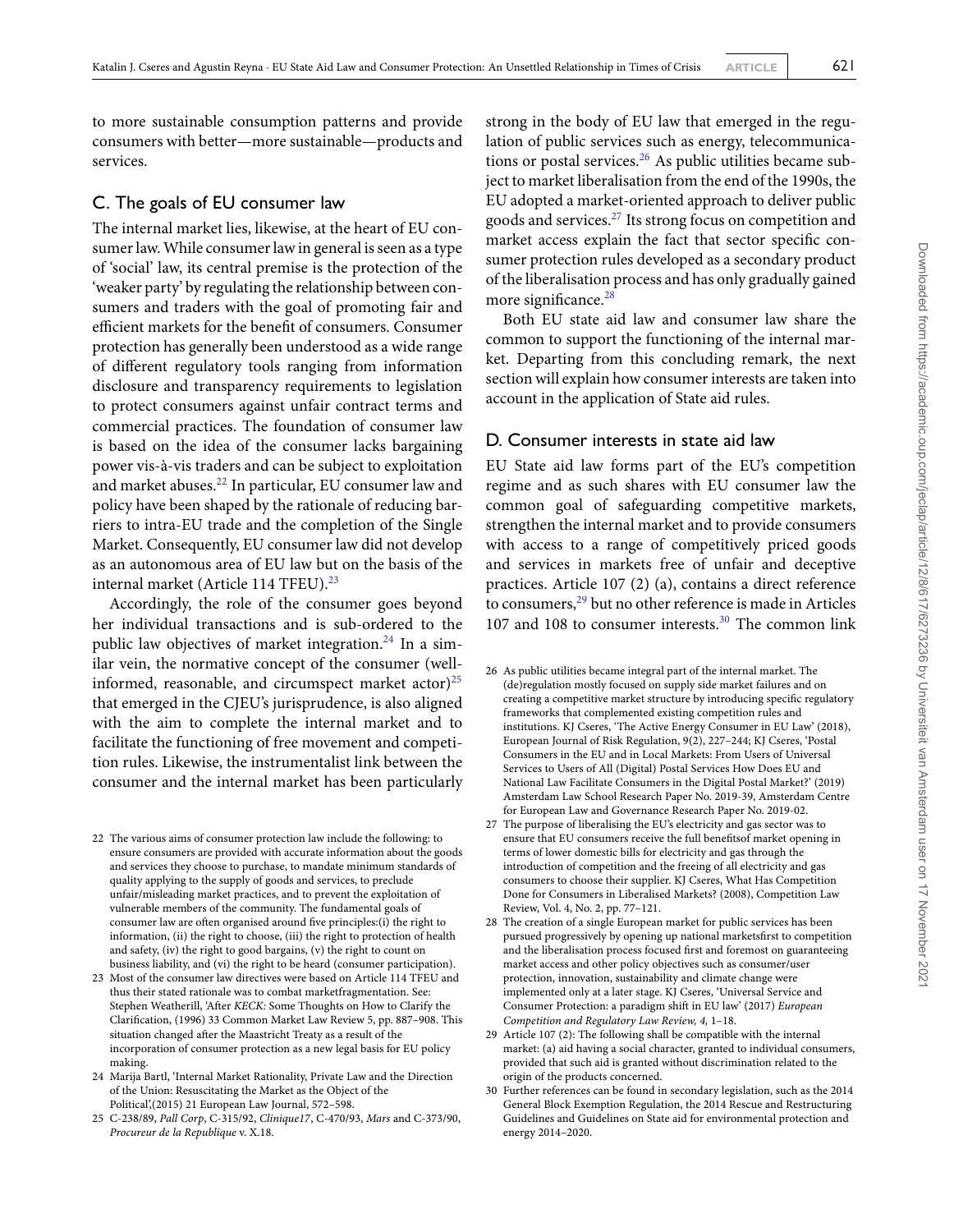of State aid and consumer protection with the internal market is specified by the fact that consumers should benefit from a competitive and well-functioning internal market by being able to access goods and services across Member States.

In this section, first we analyse the constitutional basis of implementing consumer interests in State aid law and policy making, followed by the application of this theoretical framework in services of general interest.

#### E. Protection of consumer interests through horizontal clauses

According to the so-called horizontal (cross-sectional) clauses set out in the Treaty on the Functioning of the European Union (TFEU), the EU 'shall take into account' the requirements of cross-cutting policies in its other EU policies.<sup>[31](#page-6-0)</sup> According to Article 12 TFEU 'consumer protection requirements shall be taken into account in defining and implementing other Union policies and activities'[32](#page-6-1) . This is coupled with Article 169 TFEU establishing that the EU 'shall contribute to protecting the health, safety and economic interests of consumers' through measures adopted pursuant Article 114 TFEU and 'measures which support, supplement and monitor the policy pursued by the Member States'. Consequently, in the whole body of EU competition law and policy including Articles 101–108 TFEU the requirements of consumer protection have to be taken into account alongside with other objectives of the EU. This obligation has been confirmed by the General Court in Test-Achats, underlining that consumer protection is an interest that, by force of the Treaty, necessarily ought to be taken into account in the implementation of any EU policy and activity, including, therefore competition law.[33](#page-6-2) Hence, Article 12 TFEU—as Article 153(2) EC before it—forms a constitutional basis to weigh the interests of consumers in the assessment of possible infringements to competition law,  $34$  as well as in decisions whether state aid is compatible with the internal market. It follows that consumers' economic well-being is one of the core public interests being pursued in the enforcement of competition law including State aid rules. Further to this, when interpreting provisions of Union law, the European Commission, national authorities and national

courts are legally required to take account of consumer protection embedded in the Treaty and in Article 38 of the EU Charter in conformity with Article 52(5) of the Charter regarding the judicial recognition of the principle of consumer protection in the interpretation of EU law.[35](#page-6-4)

Following Nowag's theoretical framework,<sup>[36](#page-6-5)</sup> the next section will scrutinise how consumer protection can be integrated in State aid law at the stages of defining the scope of the prohibition or at the justification stage.

## F. Justification of state aid measures on the basis of consumer interests: the case of public services and Articles 107(2)(b) and 107(3)(b)

Public services or what is called SGEI in EU law is a key area where state measures find their justification in the safeguarding of consumer interests. Concerning the scope of the prohibition laid down in Article 107 (1) consumer interests play an important role when the compatibility of compensating SGEI is assessed under the State aid law provisions. As shown above, the common ground of State aid law and consumer law has been distinct in the process of liberalisation. State aid policy expanded from the mid-1980s as national markets were opened to competition and the privatisation and regulation of public services started. As the EU established a marketised regime for public services, greater control of State aid became a necessary concomitant of further liberalisation and the internal market.[37](#page-6-6) Consequently, the Commission took a more systematic approach to the regulation of State aid. In this process, the private provision of public services under competitive conditions was considered more efficient and more beneficial for consumers than their public provision. Liberalisation, therefore, has exposed the crucial role of states in ensuring accessibility to public services whilst maintaining high quality and affordable prices that satisfy consumer needs.

<span id="page-6-0"></span><sup>31</sup> Suzanne Kingston, *Greening EU Competition law and policy* (Cambridge University Press 2011), 118.

<span id="page-6-1"></span><sup>32</sup> See also Article 38 of the Charter of Fundamental Rights of the European Union, which determines that EU policies ought to ensure a high level of consumer protection, equally invoked by the Court.

<span id="page-6-3"></span><span id="page-6-2"></span><sup>33</sup> Case T224/10, *Association belge des consommateurs test-achats ASBL v. Commission*, EU:T:2011:588,para. 43.

<span id="page-6-4"></span><sup>35</sup> See in this regard the opinion of AG Wahl in *Pohotovost* when considering the role of Article 38 of the ECFR in the interpretation of the Unfair Contract Terms Directive: *"With regard, first, to Article 38 of the Charter, which provides that 'Union policies shall ensure a high level of consumer protection', although it is not among the examples mentioned in the Explanations relating to the Charter, it seems that this article, which has nothing to say about a directly defined individual legal position, establishes a principle and not a right and is therefore judicially cognisable, under Article 52(5) of the Charter, only in the interpretation of Union acts and in the ruling on their legality, in this instance Directive 93/13.",* Opinion of AG Wahl of 12 December 2013, C-470/12, *Pohotovost' s. r. o. v Miroslav* Vašuta, EU:C:2013:844, para. 66.

<span id="page-6-5"></span><sup>36</sup> Julian Nowag, *Environmental Integration in Competition and Free-Movement Law*, (Oxford University Press 2016) p. 5.

<span id="page-6-6"></span><sup>37</sup> The sixteenth report on competition policy: "A competition policy which is responsive to the needs of European industry", available at [https://ec.eu](https://ec.europa.eu/commission/presscorner/detail/en/P) [ropa.eu/commission/presscorner/detail/en/P.](https://ec.europa.eu/commission/presscorner/detail/en/P)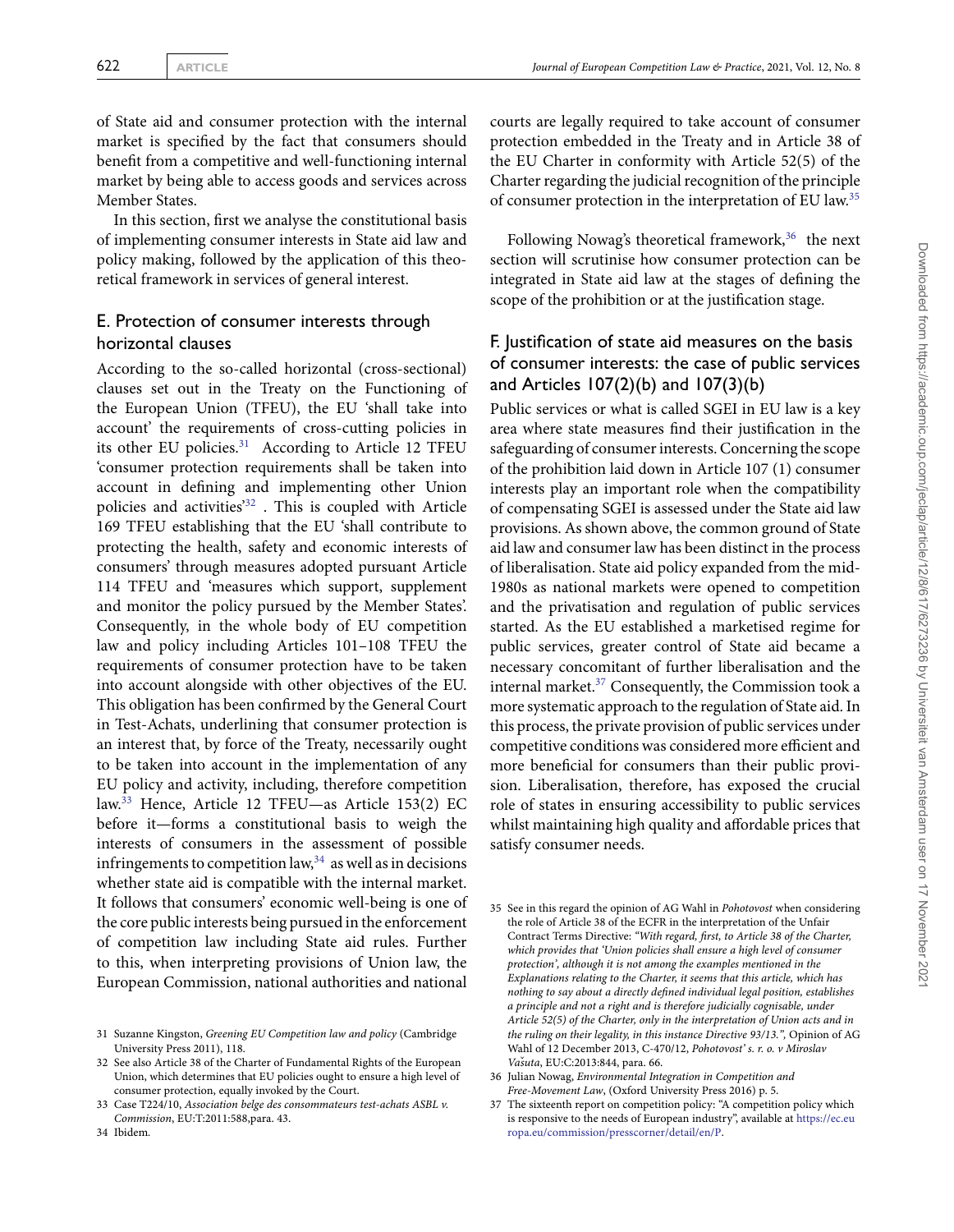As liberalisation unfolded, services of SGEI began to play a fundamental role both in internal market law and State aid law, but also, with some delay, in the EU law governing the protection of consumers.<sup>[38](#page-7-0)</sup> Although SGEI is enshrined in Article 14 TFEU and Protocol No 26 of the Treaty, the EU legislator has not defined what SGEIs are. It has merely defined certain common elements of SGEIs that include among others, the protection of users and consumers.[39](#page-7-1) Accordingly, the notion and concept of SGEI connects, on the one hand, the concept of competition, market-making and integration by establishing an open economy with free competition on EU level, and on the other hand the concept of market correction, social welfare and redistribution in the interest of all EU citizens.[40](#page-7-2) If we consider the CJEU's judgment in Altmark, $41$  which confirmed that financial compensation for the provision of SGEI can take place without risking the violation of State aid rules if state funding for SGEI is provided in the most efficient way (i.e., the conditions formulated in Altmark are fulfilled), $42$  then we also have to conclude that with Altmark EU law has also confirmed an efficiency test for the uninterrupted supply of SGEI to consumers. Accordingly, the so-called Altmark test is a fundamental guarantee for the optimal allocation of consumers' as taxpayers' money through introducing the efficiency test, which at the same time includes the efficient provision of public services for consumers.<sup>[43](#page-7-5)</sup>

Besides the scope of Article 107 TFEU, SGEI also play a role at the justification stage of otherwise incompatible state aid measures. Article 106 (2) lays down an exception

for undertakings that are entrusted with the provision of SGEI. This exception means that proportional restrictions that are necessary in relation to a legitimate public interest objective such as consumer protection as one element of SGEI can be justified. In Federutility, the CJEU has confirmed that Member States are allowed, in the general economic interest, to impose on undertakings operating in the gas sector public service obligations in order to ensure, in particular, that the price of the supply of natural gas to final consumers is maintained at a reasonable level. In doing so, Member States must reconcile the objective of liberalisation and that of the necessary protection of final consumers pursued in the natural gas sector.<sup>[44](#page-7-6)</sup> Accordingly, measures that are taken in order to protect consumers could justify the otherwise distortive effect of these measures on the competitive process.

Moreover, Article 107(2)(b) allows aid to make good the damage due to exceptional occurrences and 107(3)(b) when aid remedies a serious disturbance of the economy of a Member State. Under Article 107(2)(b) the Commission applies a narrow and restrictive approach in assessing the state measure and requires a causal link between the exceptional circumstance and the compensatory measure and that the measure is proportionate, i.e., it does not allow for overcompensation. Article 107(2)(b) was applied in the Commission's very first decision in March 2020 concluding that the pandemic was an exceptional occurrence,<sup>[45](#page-7-7)</sup> but its application remained limited.[46](#page-7-8) These exceptions will be discussed in more details below in Section V.

This brief overview of the current primary and secondary law of EU State aid law shows that consumer interests and policies are receiving greater recognition in State aid law and consumer interests can be more easily integrated in the framework of state aid law than under Articles 101 and 102 TFEU. $47$  This is illustrated by the common goal of State aid law and the horizontal principle of consumer protection to strengthen the internal market and the way consumer interests gained more recognition as part of the concept of SGEI and a core element of the

44 C-265/08*Federutility and Others*, EU:C:2010:205, para. 32.

<span id="page-7-0"></span><sup>38</sup> K J Cseres, 'Universal Service and Consumer Protection: a paradigm shift in EU law' (n 29).

<span id="page-7-1"></span><sup>39</sup> Other elements are universal service, affordability and quality of services. European Commission, 'Green paper on services of general interest' (2003) COM(2003) 270 final, 16–19, 30. Communication from the Commission to the European Parliament, the Council, the European Economic and Social Committee and the Committee of the Regions, 'White paper on services of general interest' (2004) COM(2004) 374 final, 4.

<span id="page-7-2"></span><sup>40</sup> Thomas Müller, 'Efficiency Control in State aid and the Power of Member States to define SGEIs', (2009) European State Aid Law Quarterly, Vol. 8, No. 1, pp. 39–46.

<sup>41</sup> Case C-280/00, *Altmark*, EU:C:2003:415.

<span id="page-7-4"></span><span id="page-7-3"></span><sup>42</sup> In its 2003, Altmark the European Court of Justice held that public service compensation does not constitute State aidwhen four cumulative conditions are met: the recipient undertaking must have public service obligations and the obligations must be clearly defined; the parameters for calculating the compensation must be objective, transparent, and established in advance; the compensation cannot exceed what is necessary to cover all or part of the costs incurred in the discharge of the public service obligations, taking into account the relevant receipts and a reasonable profit; Where the undertaking which is to discharge public service obligations is not chosen pursuant to a public procurement procedure which would allow for the selection of the tenderer capable of providing those services at the least cost to the community, the level of compensation needed must be determined on the basis of an analysis of the costs of a typical well-run company.

<span id="page-7-5"></span><sup>43</sup> We refer to the third and fourth criterion of the test. Case C-280/00, *Altmark,* EU:C:2003:415, para. 93.

<span id="page-7-7"></span><span id="page-7-6"></span><sup>45</sup> Commission Decision of 12 March 2020 on the aid measure—Denmark—State aid notification on compensation scheme cancellation of events related to COVID-19 (Case COMP/SA.56685) 8 [24].

<span id="page-7-8"></span><sup>46</sup> The measures adopted don the basis of Article 107 (2) (b) affected less than 10 per cent of the cases. Denmark relied most on that provision. A fifth of the cases were ad hoc cases, mostly in the aviation sector, in France, Germany, Austria, Sweden and Denmark. Carole Maczkovics, 'How Flexible Should State Aid Control Be in Times of Crisis?', (2020) European State Aid Law Quarterly, Vol 19, Issue 3, p. 2.

<span id="page-7-9"></span><sup>47</sup> Anna Gerbrandy, 'Rethinking Competition Law within the European Economic Constitution', (2019) Journal of Common Market Studies, 57: 127–142.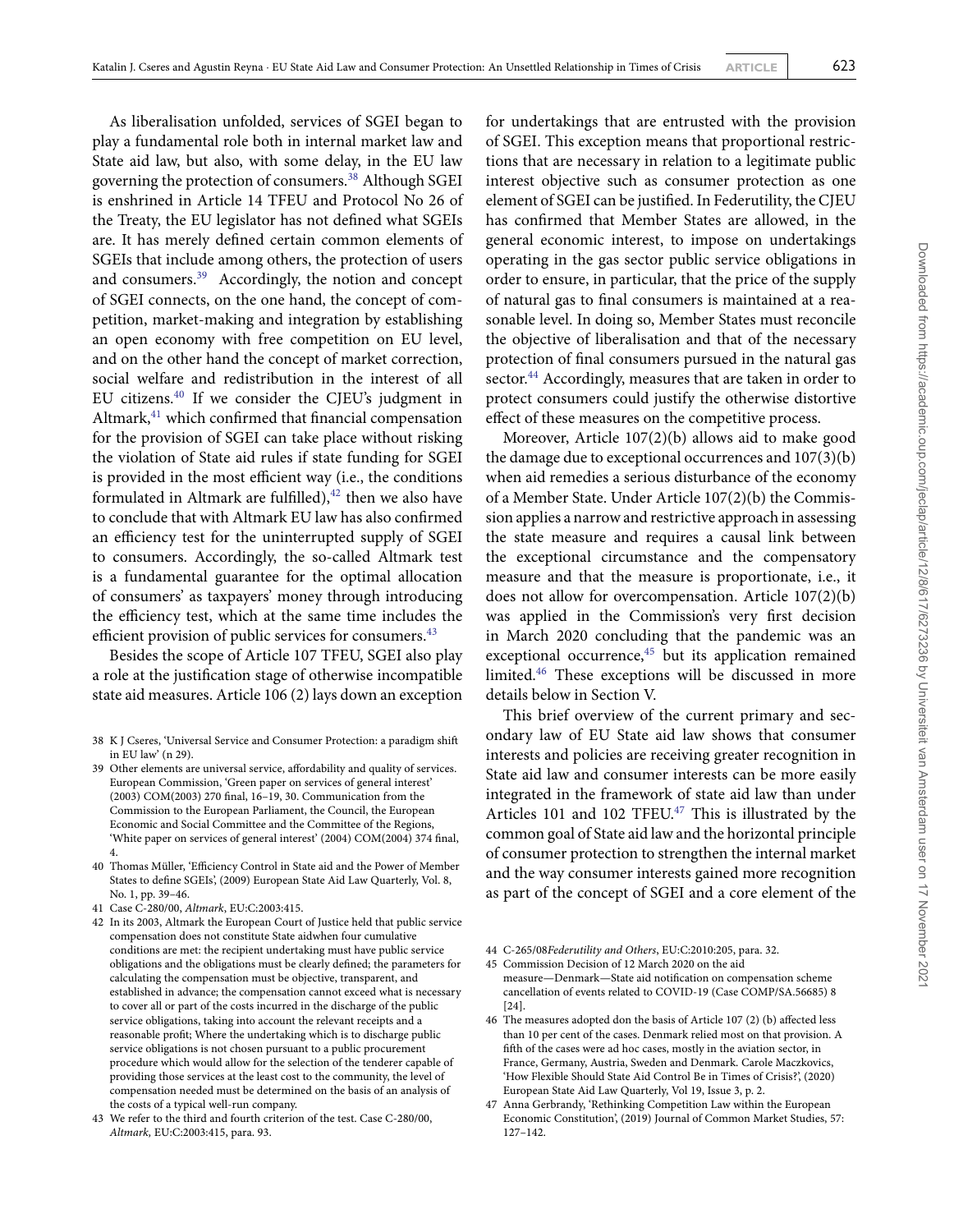legal and policy framework that addresses the funding of such services. Accordingly, the legal basis for a closer interaction and recognition of consumer interests in state aid law is well-established.

The following sections will introduce two case studies that illustrate how direct consumer interests have been taken into account in the enforcement of EU State aid law and explain why, in the current crisis, the interaction and mutual recognition of interests in both policies are crucial for a balanced and integrated EU approach.

# **III. Direct consumer interest in state aid law: energy and transport**

#### A. Energy

Energy is one area where state aid law is directly relevant for consumers and where the pandemic has also raised crucial questions in the context of the green recovery since its generation and use have great implications for the planet. EU State aid rules have a direct and tangible impact on the structure of the energy market. In order to promote EU energy market objectives, including market integration and sustainability, Member States give aid to certain projects. The EU Treaty rules as well as Commission guidance allow State aid for renewable energy, for capacity mechanisms, for energy efficiency, and for crossborder infrastructure. The 2014 Energy and Environmental Aid Guidelines (EEAG) are significantly wider in their scope than the previous guidelines, covering operating aid for renewables, investment aid for energy infrastructures as swell as investment and operating aid for generation adequacy measures.

Due to the special characteristics of energy markets and the energy sector more generally, state and markets live in close interaction.<sup>[48](#page-8-0)</sup> The availability of electricity and the security of supply have characteristics of a public good. Moreover, energy prices may not be sufficiently high to reflect the value of additional capacity at times of scarcity, or regulators may impose ceilings on prices. Secondly, there may also be insufficient incentives to achieve the learning benefits or invest in the research and development associated with deploying new and immature technologies as a result of knowledge spillovers.<sup>[49](#page-8-1)</sup> These capital market failures can restrict the funds available to energy infrastructure projects.<sup>[50](#page-8-2)</sup> For all these reasons, the

energy sector is characterised by high level of government involvement. According the Commission's Euro-pean State Aid scoreboard in 2019<sup>[51](#page-8-3)</sup> more than half of approved state decisions the energy sector was the most subsidised.

Moreover, the EU's new approach to its industrial policy has explicitly stated that in order*'become more competitive as it becomes greener and more circular, industry will need a secure supply of clean and affordable energy and raw materials'*. [52](#page-8-4) Energy is also at the centre of the European Green Deal that acknowledged that State aid rules shall be made fit for supporting Europe's decarbonisation since they are one of the instruments to channel finance to Europe's green transition.<sup>[53](#page-8-5)</sup> In order for the EU to become climate neutral by 2050, which is at the heart of the European Green Deal, it is important to have various EU policies play a role. The 'Clean Energy for All Europeans' package, the recent *overhaul* of the EU's energy policy framework adopted in  $2019^{54}$  $2019^{54}$  $2019^{54}$  aims to redesign electricity markets and to set rules for a *'consumer centred clean energy transition'*. [55](#page-8-7)

This implies a shift from the incumbent hierarchical model of a top-down oriented energy supply towards a decentralised system with more bottom-up energy supply by consumers, producing their own energy. Consumer participation is seen therefore as an absolute prerequi-site for managing the energy transition successfully.<sup>[56](#page-8-8)</sup> In order to engage consumers more in the energy transition,

<span id="page-8-3"></span>51 About 55 per cent of total spending (66.5 billion EUR), excluding aid to agriculture, fisheries and railways, was attributed to State aid to environmental and energy savings. European Commission, 'State aid Scoreboard 2019', available at [https://ec.europa.eu/competition/state\\_aid/](https://ec.europa.eu/competition/state_aid/scoreboard/state_aid_scoreboard_2019.pdf) [scoreboard/state\\_aid\\_scoreboard\\_2019.pdf.](https://ec.europa.eu/competition/state_aid/scoreboard/state_aid_scoreboard_2019.pdf)

- <span id="page-8-5"></span>53 ClientEarth, 'A State Aid Framework for a Green Recovery. Mainstreaming climate protection in EU State aid law' (2020), available at [https://www.documents.clientearth.org/wp-content/uploads/libra](https://www.documents.clientearth.org/wp-content/uploads/library/2020-09-30-a-state-aid-framework-for-a-green-recovery-coll-en.pdf) [ry/2020-09-30-a-state-aid-framework-for-a-green-recovery-coll-en.pdf.](https://www.documents.clientearth.org/wp-content/uploads/library/2020-09-30-a-state-aid-framework-for-a-green-recovery-coll-en.pdf)
- <span id="page-8-6"></span>54 Commission, 'Clean energy for all Europeans package completed: good for consumers, good for growth and jobs, and good for the planet' (Brussels, 22 May 2019), available at [https://ec.europa.eu/info/news/clea](https://ec.europa.eu/info/news/clean-energy-all-europeans-package-completed-good-consumers-good-growth-and-jobs-and-good-planet-2019-may-22_en) [n-energy-all-europeans-package-completed-good-consumers-good-gro](https://ec.europa.eu/info/news/clean-energy-all-europeans-package-completed-good-consumers-good-growth-and-jobs-and-good-planet-2019-may-22_en) [wth-and-jobs-and-good-planet-2019-may-22\\_en.](https://ec.europa.eu/info/news/clean-energy-all-europeans-package-completed-good-consumers-good-growth-and-jobs-and-good-planet-2019-may-22_en)

<span id="page-8-0"></span><sup>48</sup> Kim Talus, *Introduction to EU Energy Law*, (Oxford University Press 2016), p. 117.

<span id="page-8-1"></span><sup>49</sup> Nicole Robins and Tridevi Chakma, 'State Aid in Energy under the Spotlight', (2016*) European State Aid Law Quarterly*, Vol. 15, No. 2, p. 251–252.

<span id="page-8-2"></span><sup>50</sup> Ibidem*.*

<span id="page-8-4"></span><sup>52</sup> Energy-intensive industries are indispensable to Europe's economy and are relied on by other sectors. Modernising and decarbonising energy-intensive industries must therefore be a top priority. Commission, A New Industrial Strategy for Europe, COM(2020) 102 final. Brussels. 10.03.2020, p. 7.

<sup>55</sup> Ibidem.

<span id="page-8-8"></span><span id="page-8-7"></span><sup>56</sup> Directive (EU) 2019/944 of the European Parliament and of the Council of 5 June 2019 on common rules for the internal market for electricity and amending Directive 2012/27/EU, recital 10: *"Consumers have an essential role to play in achieving the flexibility necessary to adapt the electricity system to variable and distributed renewable electricity generation. In order to realise the shift to a smart and sustainable energy system, more flexibility is necessary in the distribution grid. The proper integration of renewable energy sources into the market requires short-term electricity markets that allow trading renewable energy sources across borders".*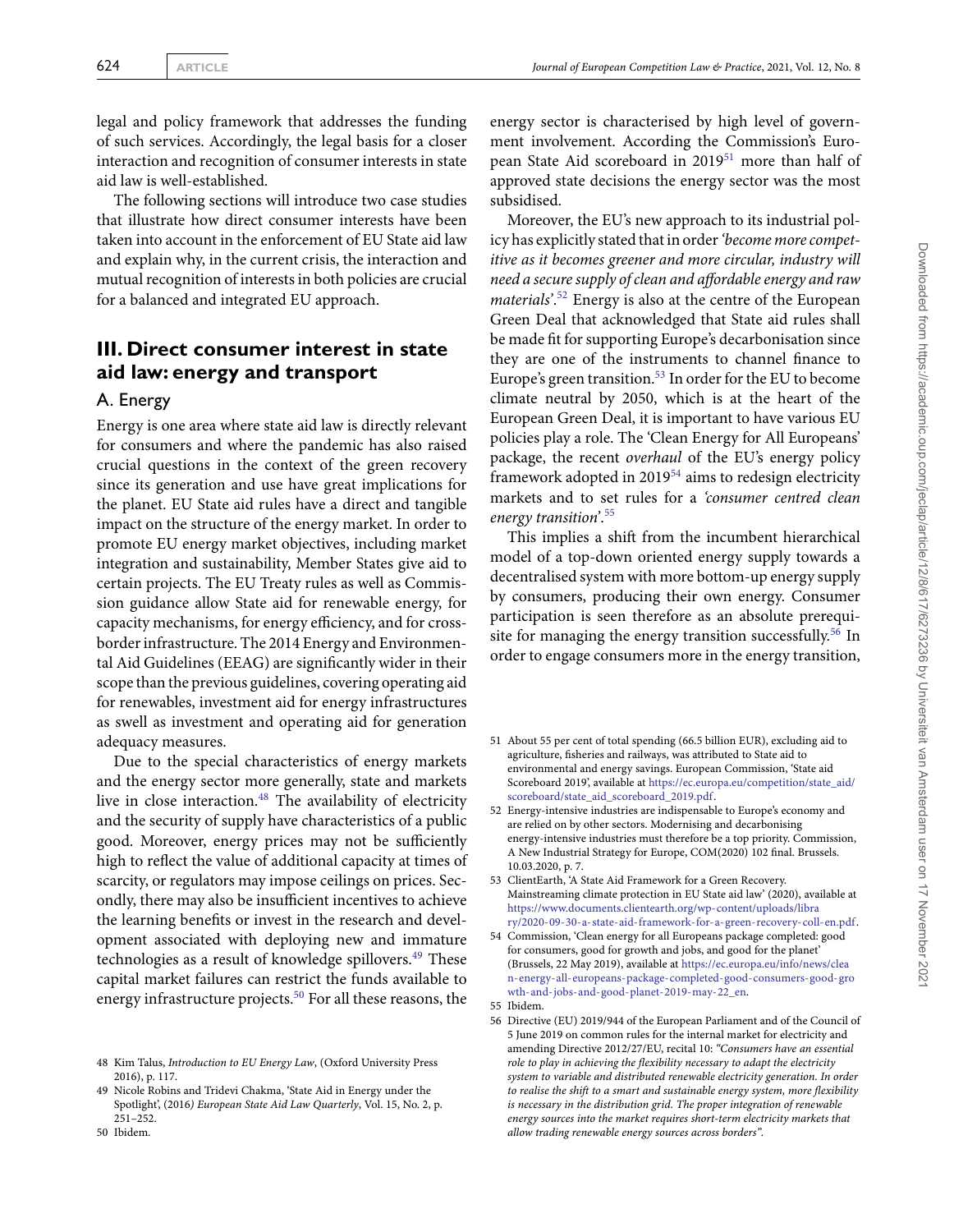Directive 2019/944[57](#page-9-0) enables consumers to participate in demand response programmes<sup>[58](#page-9-1)</sup> by adjusting their consumption according to price signals that reflect the value and cost of electricity or transportation in different time periods.[59](#page-9-2)

The role of consumers as contributors to a costeffective energy transition is also reflected in the revised Renewable Directive (Directive 2018/2001). This Directive enables consumers to self-consume renewable electricity without facing undue restrictions, and ensure that they are remunerated for the electricity they feed into the grid. This is the first EU legislation facilitating the involvement of household consumers in the deployment of renewable energy through self-generation of renewables and their joint collectives.<sup>[60](#page-9-3)</sup>

However, active consumer engagement remains limited due to the lack of clear information, lack of adequate financial incentives (e.g., when switching the supplier) or adequate financial compensation for consumers' flex-ibility services.<sup>[61](#page-9-4)</sup> Moreover, some consumers are getting disconnected from the energy markets due to personal, financial, or behavioural circumstances as well as the lack of digital skills.<sup>[62](#page-9-5)</sup> This disengagement is coupled with

- <span id="page-9-1"></span>58 According to the Directive demand response means the change of electricity load by final customers from their normal or current consumption patterns in response to market signals (including in response to time-variable electricity prices or incentive payments).
- <span id="page-9-2"></span>59 According to this legislation, consumers should be able to produce electricity, offer flexibilities in their energy consumption and provide balancing services for maintaining system operation which becomes increasingly valuable for integrating variable renewable energy sources. This is especially true for smart consumers who have access to distributed energy resources assets, such as demand response, solar photovoltaics, storage, electric vehicles, and heating appliances. With the 'internet of energy', interconnected smart consumers can trade on both sides of the market, either directly or through an intermediary such as an energy service provider, an aggregator or an energy community. CERRE, 'Smart Consumers in the Internet of Energy—Flexibility Markets and Services from Distributed Energy Resources'(2019), available at [https://www.ce](https://www.cerre.eu/sites/cerre/files/cerre_smart_consumers_internet_of_energy_november2019_0.pdf) [rre.eu/sites/cerre/files/cerre\\_smart\\_consumers\\_internet\\_of\\_energy\\_nove](https://www.cerre.eu/sites/cerre/files/cerre_smart_consumers_internet_of_energy_november2019_0.pdf) [mber2019\\_0.pdf.](https://www.cerre.eu/sites/cerre/files/cerre_smart_consumers_internet_of_energy_november2019_0.pdf)
- <span id="page-9-3"></span>60 Even though self-consumers and prosumers were already recognised in certain national renewable energy policies, they are addressed for the first time in EU law together with 'renewable energy communities'. Final consumers are now explicitly recognised (Article 2 and Article 21) to be able to generate, store and consumer renewable energy and excess production and participate in the applicable support scheme, without losing their consumer rights and obligations as end customers connected to the grid and without being faced with discriminatory or disproportionate procedures and charges.
- <span id="page-9-4"></span>61 BEUC, 'The future of energy consumers' (2019), available at [https://www.](https://www.beuc.eu/publications/beuc-x-2019-055_the_future_of_energy_consumers.pdf) [beuc.eu/publications/beuc-x-2019-055\\_the\\_future\\_of\\_energy\\_consume](https://www.beuc.eu/publications/beuc-x-2019-055_the_future_of_energy_consumers.pdf) [rs.pdf.](https://www.beuc.eu/publications/beuc-x-2019-055_the_future_of_energy_consumers.pdf)
- <span id="page-9-5"></span>62 OFGEM's Consumer Vulnerability Strategy 2025 formulates: Risk factors can stem from individual circumstances or characteristics and the market itself, and how they interact. The range of risk factors means that vulnerability can often be multidimensional. Vulnerability can be transitory as circumstances change or permanent; OFGEM, 'Consumer Vulnerability startety' (2019), available at [https://www.ofgem.gov.uk/syste](https://www.ofgem.gov.uk/system/files/docs/2020/01/consumer_vulnerability_strategy_2025.pdf) [m/files/docs/2020/01/consumer\\_vulnerability\\_strategy\\_2025.pdf.](https://www.ofgem.gov.uk/system/files/docs/2020/01/consumer_vulnerability_strategy_2025.pdf)

increasingly complex tariff schemes, rising energy prices and various forms of misleading and unfair commercial practices that make switching difficult and increase consumers' confusion over how to lower their energy bills and engage in more efficient energy consumption.<sup>[63](#page-9-6)</sup>

Parallel to the legislative and policy efforts to put the consumer into 'the driving seat' of the energy transition, Member States have given massive reductions of energy prices to a large number of industries that ultimately lead to increased costs for energy consumers. In Germany, for example, the financial relief granted to companies through industrial renewable electricity surcharge exemptions amount to more than 4 billion EUR per year. In 2016 alone, German energy intensive industries received around 6.5 billion EUR in subsidies.<sup>[64](#page-9-7)</sup> In this way, citizens and not companies pay the bill for climate change and decarbonisation.<sup>[65](#page-9-8)</sup>

With lower energy prices, industries' incentives to implement energy efficiency measures decrease. This can frustrate the implementation of energy efficiency measures, jeopardise the EU's Green Deal objectives. Therefore, attaching conditionalities to the provision of state aid is the most justifiable way to increase competitiveness in the EU and achieve its climate goals.<sup>[66](#page-9-9)</sup> Danish industries can serve as an example, which only receive reductions in the renewable surcharges if they commit and stick to energy efficiency improvements.<sup>[67](#page-9-10)</sup>

Hence, the European Commission should assess a request from a Member State to grant aid to energy beneficiaries by also considering the measure's short and long-term impact on consumers.

#### B. Transport

Transport is another core area of State aid law where consumer interests are directly at stake.

The transport sector is characterised by a large degree of public investments and the provision of public transport services (in particular for passengers) relies to a large

- <span id="page-9-7"></span>64 Climate Action Network, 'European Fat Cats, EU Energy Intensive Industries: paid to pollute, not to decarbonise' (2019), available at, p. 18. 65 Ibidem, p. 3.
- <span id="page-9-9"></span><span id="page-9-8"></span>66 Clientearth, 'A State Aid Framework for a Green Recovery. Mainstreaming climate protection in EU State aid law' (n 56) p. 33.

<span id="page-9-0"></span><sup>57</sup> Directive 2019/944 of 5 June 2019 on common rules for the internal market for electricity and amending Directive 2012/27/EU (recast).

<span id="page-9-6"></span><sup>63</sup> BEUC, 'The future of energy consumers' (2019), available at [https://www.](https://www.beuc.eu/publications/beuc-x-2019-055_the_future_of_energy_consumers.pdf) [beuc.eu/publications/beuc-x-2019-055\\_the\\_future\\_of\\_energy\\_consume](https://www.beuc.eu/publications/beuc-x-2019-055_the_future_of_energy_consumers.pdf) [rs.pdf;](https://www.beuc.eu/publications/beuc-x-2019-055_the_future_of_energy_consumers.pdf) BEUC, 'Letter to Director General Johannes Laitenberger: Future State aid decisions related to energy must better protect the interest of consumers', (24 July 2019), available at [https://www.beuc.eu/publications/](https://www.beuc.eu/publications/beuc-x-2019-044_letter_to_mr_laitenberger_guidelines_on_state_aid.pdf) [beuc-x-2019-044\\_letter\\_to\\_mr\\_laitenberger\\_guidelines\\_on\\_state\\_aid.](https://www.beuc.eu/publications/beuc-x-2019-044_letter_to_mr_laitenberger_guidelines_on_state_aid.pdf) [pdf.](https://www.beuc.eu/publications/beuc-x-2019-044_letter_to_mr_laitenberger_guidelines_on_state_aid.pdf)

<span id="page-9-10"></span><sup>67</sup> See: Commission decision, Denmark Reduced contribution to financing of RES support for energy-intensive users (COMP/SA.42424), available at [http://ec.europa.eu/competition/state\\_aid/case](http://ec.europa.eu/competition/state_aid/cases/259362/259362_1691772_143_2.pdf) [s/259362/259362\\_1691772\\_143\\_2.pdf.](http://ec.europa.eu/competition/state_aid/cases/259362/259362_1691772_143_2.pdf)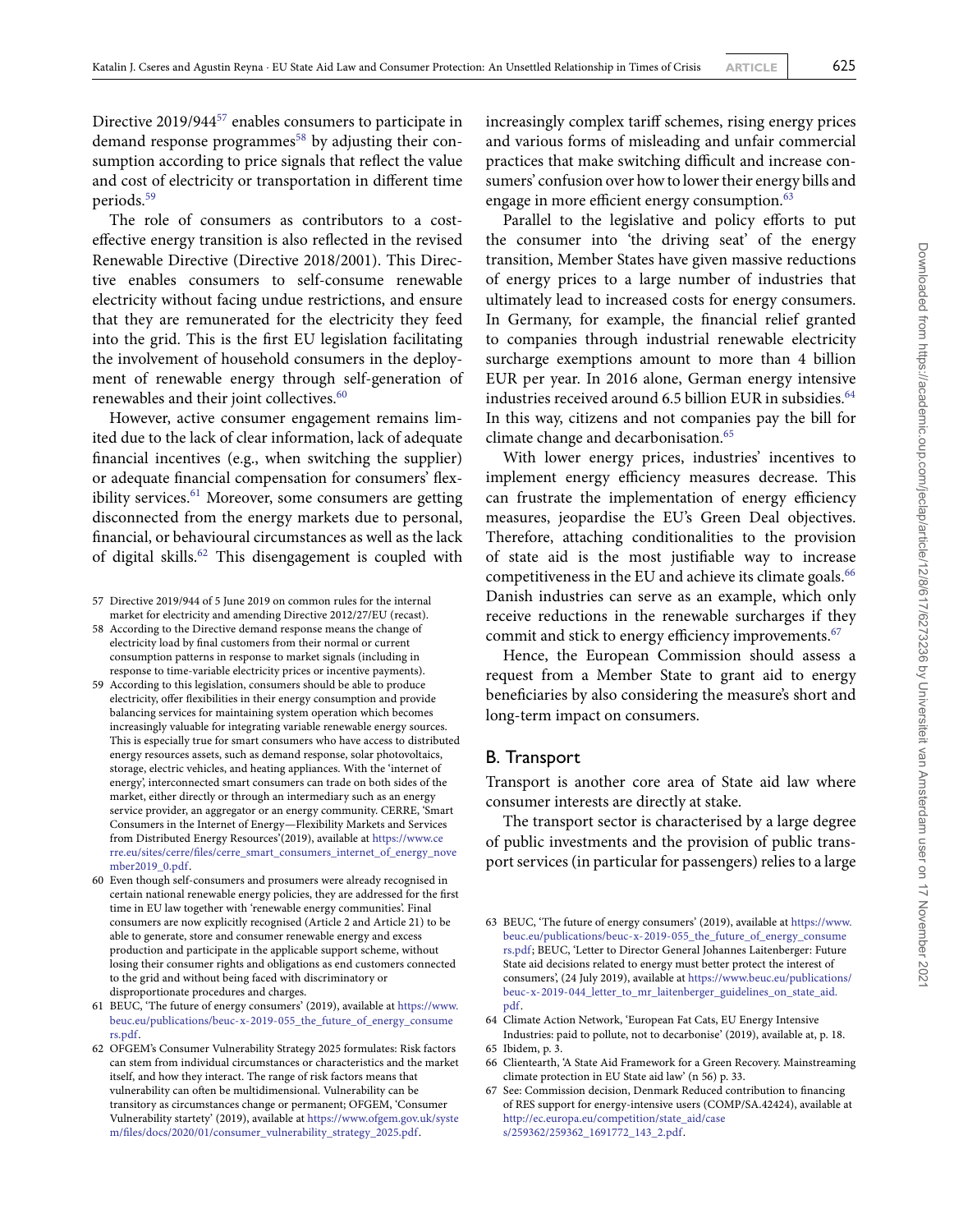extent on State subsidies. While being heavily dependent on public financing due to amongst others high costs of infrastructure, certain means of transport have a considerable negative impact on the environment and human well-being.<sup>[68](#page-10-0)</sup> These are increasingly important aspects for consumers. Transport and most notably air transport links people and regions and as such play a vital role in the integration and the competitiveness of the EU. The relevance of transport infrastructure has been underlined by the Europe 2020 Strategy<sup>[69](#page-10-1)</sup> and identified as part of the EU's sustainable growth strategy. The 'Roadmap to a Single Transport Area' emphasised the importance of using less and cleaner energy, better exploiting a modern infrastructure and reducing transport's negative impact on the climate and the environment.<sup>[70](#page-10-2)</sup> In its recent strategy for sustainable and smart mobility, the European Commission highlighted the importance of State aid rules to 'drive the sector's transition to sustainability, giving all modes an increasing opportunity to compete on equal terms for a subsidy.<sup>[71](#page-10-3)</sup>

These policy developments also have implications for State aid law as it is inherently interwoven with a set of essentially non-economic principles EU law laid down in the abovementioned cross-sectional clauses of the Treaty. The impact assessment of a rescue and restructuring aid decision and its compensatory component must not be limited to purely economic efficiency-oriented considerations but should require a fundamental value judgment of equally important policy objectives.[72](#page-10-4)

Transport has also been a key area of consumer protection. Passenger rights have a prominent place in EU law that has been gradually established as from the late 1980s and developed into EU legislation for the protection of passengers.[73](#page-10-5) One core legislation of passenger rights is EU Regulation 261/2004 that offers compensation and assistance to passengers in the event of denied boarding and of cancellation or long delay of flights. *However, a recent study* from January 2020 of the EU Commission highlights the lack of awareness and enforcement of *these rights, a situation that has worsened with the pandemic. In the following section, we discuss specifically the implications of State aid in times of crisis, using as a test case the impact of the pandemic in the air transport sector.*

# **IV. Consumer interests and state aid law enforcement in the current crisis**

Lessons learnt from the temporary State aid measures taken back in 2008 have placed the EU in the position to act quickly and decisively to provide relief to the most affected sectors whilst maintaining the discipline of the EU State aid rules. However, the current crisis is deeper and has affected a wider range of industries than the financial crisis in 2008. The role of the EU, in the current crisis is crucial not only in order to guarantee that State aid law remains effective but also in order to coordinate a common response to the pandemic that takes into account possible adverse effects of state measures on the demand side, both considering the interests of consumers and taxpayers. Accordingly, the EU control on State aid should prevent destructive subsidy races, prevent Member States to seize the moment of crisis and support firms that were already non-viable before the crisis such as certain airlines $74$  but also do so in a way that does not invalidate the obligations of firms to respect fundamental consumer protection rules.

The Temporary Framework adopted by the Commis-sion in the context of the COVID-19 outbreak<sup>[75](#page-10-7)</sup> indicates that the main legal basis for state measures is Article 107(3)(b).[76](#page-10-8) As mentioned above, Member States could also adopt measures on the basis of Article 107(2)(b) TFEU, when they compensate companies for the damage suffered in '*exceptional circumstances'*, e.g., compensation of *'companies in sectors that have been particularly hard hit (e.g. transport, tourism and hospitality)'*. For example, the Commission found that the COVID-19 outbreak qualifies as an exceptional occurrence when it approved the Danish aid scheme to compensate damages caused

<span id="page-10-0"></span><sup>68</sup> Małgorzata Agnieszka Cyndecka, 'The 2019 'Fitness Check' of State Aid Modernisation Reform of 2012—an Opportunity to Redefine and Reintroduce Sustainability into the EU/EEA State Aid Rules? The Example of the Transport Sector', (2019) Sustainability 11, 6328.

<span id="page-10-1"></span><sup>69</sup> Communication from the Commission—Europe 2020—A strategy for smart, sustainable and inclusive growth, COM(2010) 2020 final of 3 March 2010.

<span id="page-10-2"></span><sup>70</sup> In particular, the Commission has emphasised in its White Paper 'Roadmap to a Single Transport Area' (4) that the internalisation of externalities, the elimination of unjustified subsidies and free and undistorted competition are an essential part of the effort to align market choices with sustainability needs. Roadmap to a Single Transport Area—Towards a competitive and resource efficient transport system, COM (2011) 144.

<span id="page-10-3"></span><sup>71</sup> Communication from the Commission, Sustainable and Smart Mobility Strategy –putting European transport on track for the future, COM(2020) 789, para. 76.

<span id="page-10-4"></span><sup>72</sup> Jakub Kociubinski, 'Fleet Reduction in Rescue and Restructuring Aid to Airlines: A Critical View' (2014) European State Aid Law Quarterly, 454–462.

<span id="page-10-5"></span><sup>73</sup> Jens Karsten, 'Passengers, consumers, and travelers: The rise of passenger rights in EC transport law and its repercussions for Community consumer law and policy' (2007) Journal of Consumer Policy 30, 117–136.

<span id="page-10-6"></span><sup>74</sup> Francisco Costa-Cabral, Leigh Hancher, Giorgio Monti and Alexandre Ruiz Feases, 'EU Competition Law and COVID-19' (2020), TILEC Discussion Paper No. DP2020–007.

<span id="page-10-7"></span><sup>75</sup> Commission Communication on a "Temporary Framework for State aid measures to support the economy in the current COVID-19 outbreak", C(2020) 1863 final, 19 March 2020.

<span id="page-10-8"></span><sup>76</sup> The Temporary Framework will be in place until the end of June 2021, except for recapitalisation measures for which the Commission has extended this period until the end of September 2021.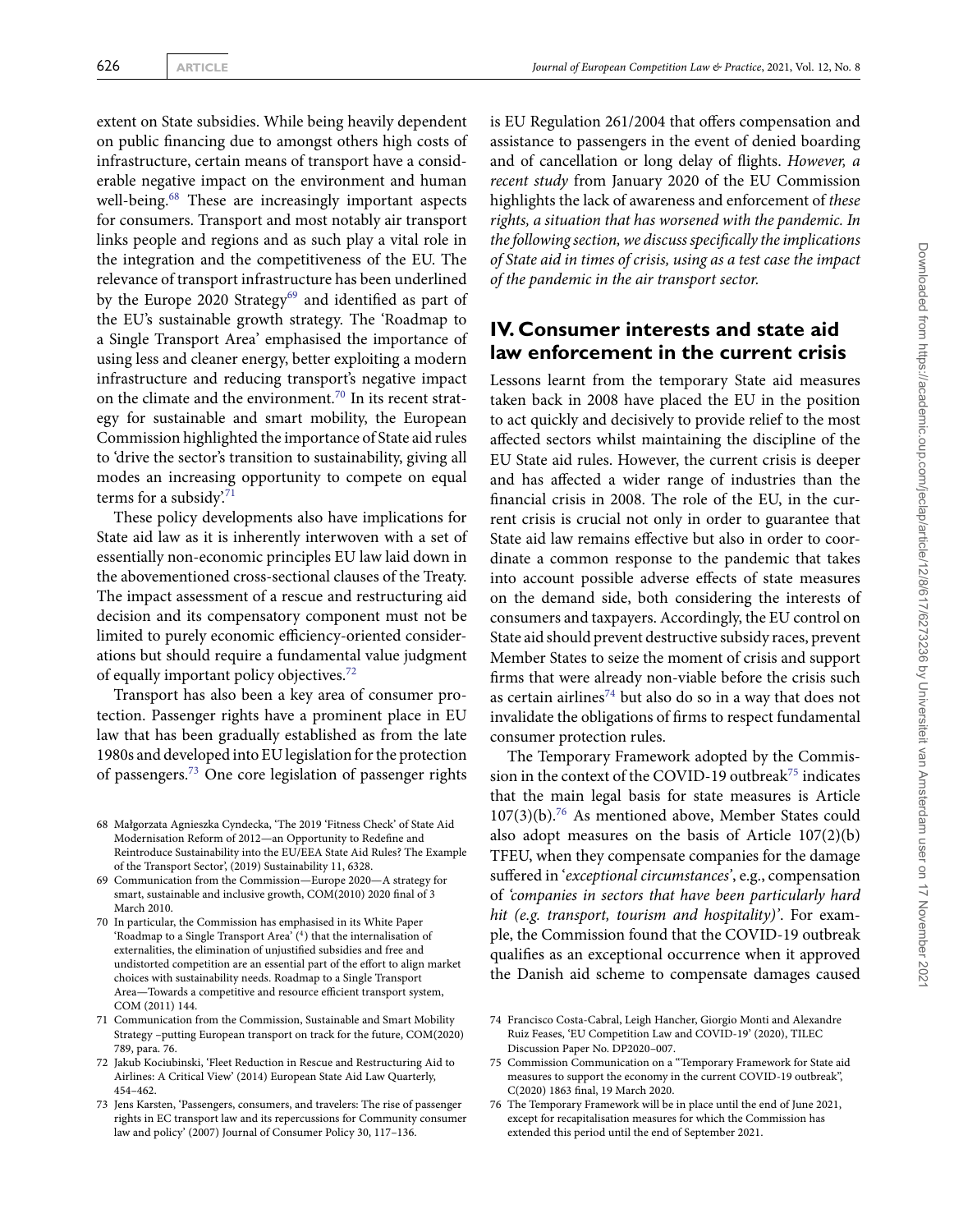by cancellations of large public events due to COVID-19 outbreak.[77](#page-11-0)

This provision was expected to be applied specially for sectors such as aviation and transportation (e.g., cancellation of flights), tourism and hospitality (e.g., closure of hotels, restaurants), entertainment and events (e.g., cancellation of larger events and closures), and retail (e.g., shop closures).[78](#page-11-1)

It is important to highlight that Article 107(3) (b) can be applied to grant state aid for '*for a limited period, to remedy the liquidity shortage faced by undertakings and ensure that the disruptions caused by the COVID-19 outbreak do not undermine their viability, especially of SMEs*'.[79](#page-11-2) Member States have to demonstrate that State aid is necessary, appropriate and proportionate to remedy the serious disturbance or disruptions.<sup>[80](#page-11-3)</sup> This proportionality criterion is fundamental to avoid that Member States provide aid to inefficient beneficiaries who were already unviable before the outbreak since the aid could allow them to undercut and push out of business unsup-ported but viable undertakings.<sup>[81](#page-11-4)</sup> At the time of writing, the Commission has already approved over 328 state aid decisions<sup>[82](#page-11-5)</sup> and has amended the Temporary Framework four times expanding its scope.

With the crisis mounting pressure on the travel sector, the State aid Temporary framework allows Member States to *'decide support to operators in the travel and tourism industry to ensure that reimbursement claims caused by the COVID-19 outbreak are satisfied with a view to ensuring the protection of passenger and consumer rights, and equal treatment of passengers and travellers'*. [83](#page-11-6) Thus, state measures supporting airlines and travel operators can be a crucial mechanism to guarantee reimbursements to consumers and help airlines and travel operators to comply with their legal obligations under Regulation 261/2004

<span id="page-11-0"></span>77 EU Commission, State aid: Commission approves €12 million Danish scheme to compensate damages caused by cancellations of large public events due to COVID-19 outbreak, Press release, 12 March 2020, [https://e](https://ec.europa.eu/commission/presscorner/detail/en/IP_20_454) [c.europa.eu/commission/presscorner/detail/en/IP\\_20\\_454.](https://ec.europa.eu/commission/presscorner/detail/en/IP_20_454)

- <span id="page-11-1"></span>78 Moreover, the principle of 'one time, last time' applies for rescue aid received in the last 10 years (e.g., by airlines) but does not apply to compensation for COVID-19 caused damage as long as there is causality.
- 79 Point 18 Temporary Framework.
- <span id="page-11-2"></span>80 Point 19 Temporary Framework.
- <span id="page-11-4"></span><span id="page-11-3"></span>81 BEUC, Letter to Commissioner Vestager, The consumers' perspective on State aid and COVID-19 (8 April 2020), available at [https://www.beuc.eu/](https://www.beuc.eu/publications/beuc-x-2020-020_the_consumers_perspective_on_state_aid_and_covid-19.pdf) [publications/beuc-x-2020-020\\_the\\_consumers\\_perspective\\_on\\_state\\_ai](https://www.beuc.eu/publications/beuc-x-2020-020_the_consumers_perspective_on_state_aid_and_covid-19.pdf) [d\\_and\\_covid-19.pdf.](https://www.beuc.eu/publications/beuc-x-2020-020_the_consumers_perspective_on_state_aid_and_covid-19.pdf)
- <span id="page-11-5"></span>82 Commission, 'Coronavirus Outbreak -List of Member State Measures approved under Articles 107(2)b, 107(3)b and 107(3)c TFEU and under the State Aid Temporary Framework' (1 March 2021), available at [https://e](https://ec.europa.eu/competition/state_aid/what_is_new/State_aid_decisions_TF_and_107_2b_107_3b_107_3c.pdf) [c.europa.eu/competition/state\\_aid/what\\_is\\_new/State\\_aid\\_decisions\\_](https://ec.europa.eu/competition/state_aid/what_is_new/State_aid_decisions_TF_and_107_2b_107_3b_107_3c.pdf) [TF\\_and\\_107\\_2b\\_107\\_3b\\_107\\_3c.pdf.](https://ec.europa.eu/competition/state_aid/what_is_new/State_aid_decisions_TF_and_107_2b_107_3b_107_3c.pdf)

on passenger rights and under Directive 2015/2302 on package travel, respectively.

Airlines have been increasingly calling on their governments to provide emergency state support to remedy their damage as a result of imposed lockdowns and travel bans that overwhelmed the aviation industry while, at the same time, they have asked to be exempted from certain consumer protection obligations notably under Regulation 261/2004 on passenger rights. Accordingly, many Member States adopted measures contravening EU law which led to infringement proceedings by the European Commission $84$  as well as complaints by consumer organisations before the Consumer Protection Co-operation Network for the simultaneous violation of consumer law by deceiving consumers into accepting vouchers instead of reimbursements.<sup>[85](#page-11-8)</sup> The European Commission addressed the situation concerning passenger rights in the context of Interpretative Guidelines on EU passenger rights $86$ , which recalled the supremacy of EU law by indicating that passengers have the choice between cash reimbursement and reimbursement in the form of a voucher (i.e., contract performance deferral). The refusal of airlines to refund passengers whose flights have been cancelled takes a double toll on consumers. Consumers pay first as travellers, by being denied refunds for cancelled flights, and second as taxpayers, by funding the state support. This is why it has been argued that Member States, when granting aid to their national airlines, make the support conditional on the airlines respecting their obligations under Regulation 261/2004.<sup>[87](#page-11-10)</sup>

As air transport operators and Member States insisted that the Commission adopts alternative solutions to cash reimbursement, the Commission provided recommendations<sup>[88](#page-11-11)</sup> containing minimum standards on how to make the option of vouchers more attractive to consumers. In this document, the Commission indicated that in the context of State aid, Member States have different options to support airlines with their obligations to provide reimbursements to consumers. For

- <span id="page-11-9"></span>86 Commission Notice Interpretative Guidelines on EU passenger rights regulations in the context of the developing situation with Covid-19, Brussels, 18.3.2020 C(2020) 1830 final.
- <span id="page-11-10"></span>87 BEUC, Letter to Commissioner Vestager, The consumers' perspective on State aid and COVID-19 (n 84).
- <span id="page-11-11"></span>88 Commission Recommendation of 13.5.2020 on vouchers offered to passengers and travellers as an alternative to reimbursement for cancelled package travel and transport services in the context.of the COVID-19 pandemic COM (2020) 3125 final.

<span id="page-11-6"></span><sup>83</sup> Communication from the Commission Amendment to the Temporary Framework for State aid measures to support the economy in the current COVID-19 outbreak 2020/C 164/03*,* 13.5.2020, p. 3.

<span id="page-11-7"></span><sup>84</sup> Commission, July infringements package 2020: key decisions, available at [https://ec.europa.eu/commission/presscorner/detail/en/INF\\_20\\_1212](https://ec.europa.eu/commission/presscorner/detail/en/INF_20_1212) [https://ec.europa.eu/commission/presscorner/detail/en/inf\\_20\\_1212.](https://ec.europa.eu/commission/presscorner/detail/en/inf_20_1212)

<span id="page-11-8"></span><sup>85</sup> BEUC, Press Release: BEUC reports major airlines for breaching passenger rights and calls for industry investigation, (22 July 2020), available at [https://www.beuc.eu/publications/beuc-reports-major-airline](https://www.beuc.eu/publications/beuc-reports-major-airlines-breaching-passenger-rights-and-calls-industry-investigation/html) [s-breaching-passenger-rights-and-calls-industry-investigation/html.](https://www.beuc.eu/publications/beuc-reports-major-airlines-breaching-passenger-rights-and-calls-industry-investigation/html)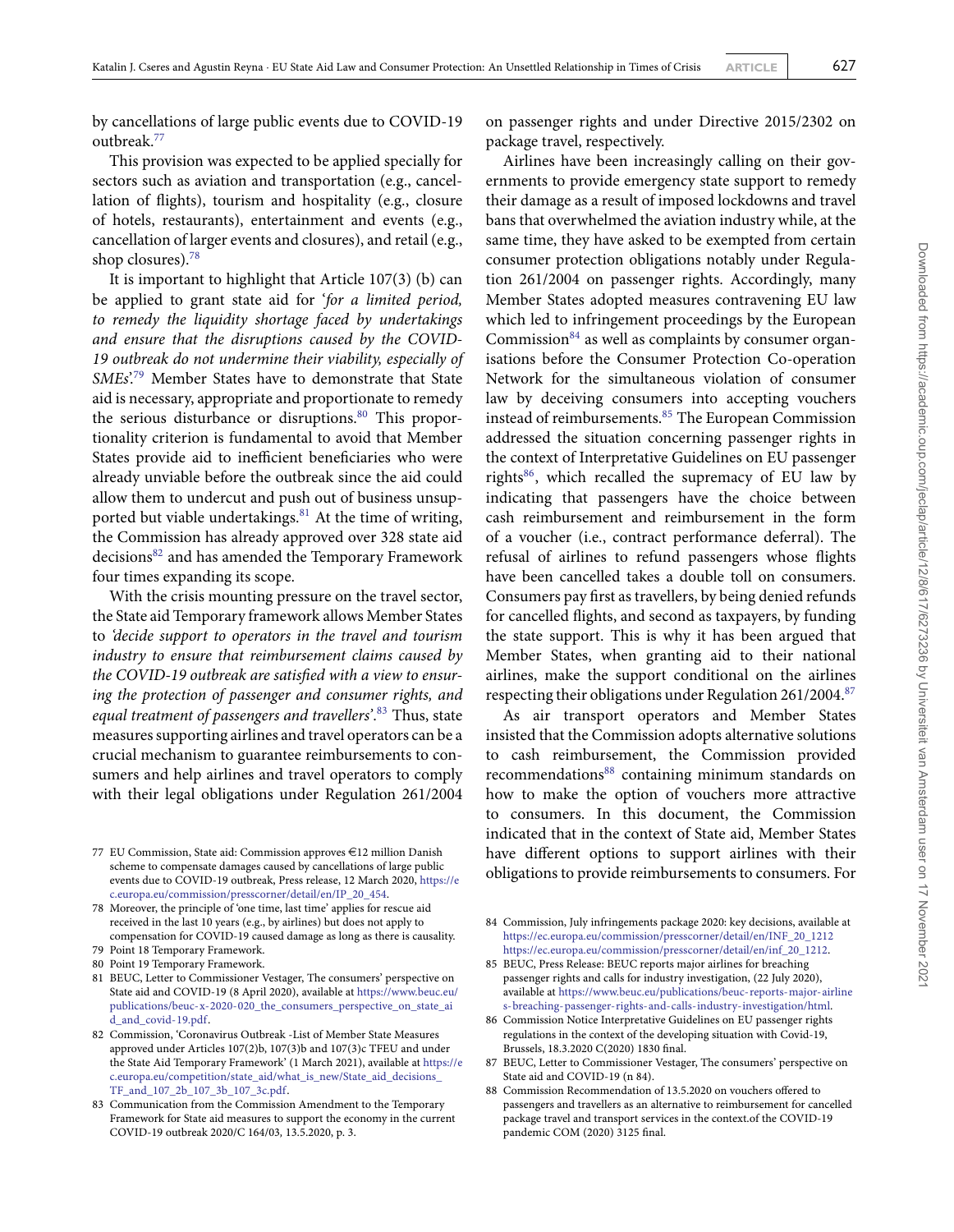example, Member States can adopt '*specific schemes to provide support to operators in the transport and travel sectors to ensure that reimbursement claims caused by the COVID-19 pandemic are satisfied*'.[89](#page-12-0) Moreover, the Recommendation encourages Member States to consider setting up guarantee schemes for vouchers to ensure that in the event of insolvency of the issuer of the voucher, passengers, or travellers are reimbursed. The German government, for example, did so by providing additional liquidity to reimburse consumers of travel packages benefiting 2300 travel operators established in Germany<sup>[90](#page-12-1)</sup> and the in December the European Commission approved a  $\in$  26 million Bulgarian scheme to support tour operators and travel agents with the refund of customers whose travel packages have been cancelled between 1 March and 31 December 2020 due to the coronavirus outbreak.<sup>[91](#page-12-2)</sup> However, only those bookings that fall within the scope of the Package Travel Directive<sup>[92](#page-12-3)</sup> are covered against insolvency. Consequently, passengers that have bought tickets directly from an airline or through an intermediary are not protected in the event of bankruptcy. $93$  This crisis is, therefore, exposing on one side, a long-overdue reform of airlines insolvency protection for consumers and, on the other side, the fact that EU State Aid law provides considerable discretion to Member States not only to provide relief to the affected sectors but also to act as a powerful mechanism to directly support consumers who are suffering the adverse effects of the pandemic on the air transport sector.

## **V. Conclusions**

Targeted and proportionate EU State aid guarantees that national support measures are effective in helping sectors of the economy affected by the COVID-19 outbreak but also that companies are able to bounce back from the current situation, keeping in mind the importance of meeting

89 Recommendation COM(2020) 3125 final point 15.

- <span id="page-12-1"></span><span id="page-12-0"></span>90 Commission decision of 31 July 2020, Germany COVID-19: Aid in the form of guarantees on vouchers issued for package tours (COMP/SA.57741), [https://ec.europa.eu/competition/state\\_aid/case](https://ec.europa.eu/competition/state_aid/cases1/202032/287255_2178558_45_2.pdf) [s1/202032/287255\\_2178558\\_45\\_2.pdf](https://ec.europa.eu/competition/state_aid/cases1/202032/287255_2178558_45_2.pdf)
- <span id="page-12-2"></span>91 Commission decision of 18 December 2020, Bulgaria COVID-19: State aid scheme for tour operators and travel agents (COMP/SA.59990), [https://e](https://ec.europa.eu/competition/state_aid/cases1/20212/290355_2230743_65_2.pdf) [c.europa.eu/competition/state\\_aid/cases1/20212/290355\\_2230743\\_65\\_2.](https://ec.europa.eu/competition/state_aid/cases1/20212/290355_2230743_65_2.pdf) [pdf.](https://ec.europa.eu/competition/state_aid/cases1/20212/290355_2230743_65_2.pdf)
- <span id="page-12-3"></span>92 Directive (EU) 2015/2302 of the European Parliament and of the Council of 25 November 2015 on package travel and linked travel arrangements, amending Regulation (EC) No 2006/2004 and Directive 2011/83/EU of the European Parliament and of the Council and repealing Council Directive 90/314/EEC.
- <span id="page-12-4"></span>93 Regulation (EC) No 261/2004 of the European Parliament and of the Council of 11 February 2004 establishing common rules on compensation and assistance to passengers in the event of denied boarding and of cancellation or long delay of flights, and repealing Regulation (EEC) No 295/91.

the green and digital twin transitions in accordance with EU objectives. Likewise, EU State aid control ensures that the EU Internal Market is not fragmented avoiding a race to the bottom between Member States. Even though similar messages have already been formulated in the course of the current crisis by policy makers and academic scholars, the main contribution of the current paper is to take a broad market-wide lens by including supply and demand side issues in analysing the current economic crisis. Supporting national sectors and undertakings cannot be proportionate if the demand side, now and in the future, has to bear the costs of such rescue measures. In EU law, it is the constitutional duty of all EU institutions, most notably the Commission to consider the protection of consumers when implementing its policies, including state aid law and policy.

A competitive marketplace is a *sine qua non* of consumer choice, low prices and high quality of products. Safeguarding competitive markets is not only the core aim of competition laws but also protects consumers from unrestrained economic power and business practices. In the EU, the competition law system is enriched with state aid rules, that share conceptual links and underlying objectives with the Treaty's competition rules as laid down in Articles 101 and 102. Besides their different analytical frameworks, they share the ultimate goal to preserve competition in the internal market and to ensure that the competitive process leads to the best outcome for consumers in terms of choice, quality, and prices.

Moreover, beyond the goal of competition law to promote consumers' welfare (a discussion has especially been pronounced with regard to Articles 101 and 102 TFEU), it is the EU's State aid law framework that has implemented a more prominent role for non-economic interests, such as territorial, social cohesion, or environmental protection and climate change developed over the past 15 years. This might be due to the geo-political nature of EU state aid law, namely that the European Commission must prevent unfair competition through subsidy race between Member States while ensuring that aid is possible to attain the political goals of the EU.

Nevertheless, the constitutional foundations of EU law, both in its Treaty and the Charter of Fundamental Rights require the Commission to consider how notified state measures are going to impact consumers, in terms of its effects on the competitive process, its impact on the environment and society as a whole, in terms of ensuring an efficient allocation of taxpayers' money. Such a compound analytical test is now crucial in the crisis management of, for example, the transport and tourism sector, but forms also a core element in the energy transition and its ensuing legislative and policy framework. Such a test